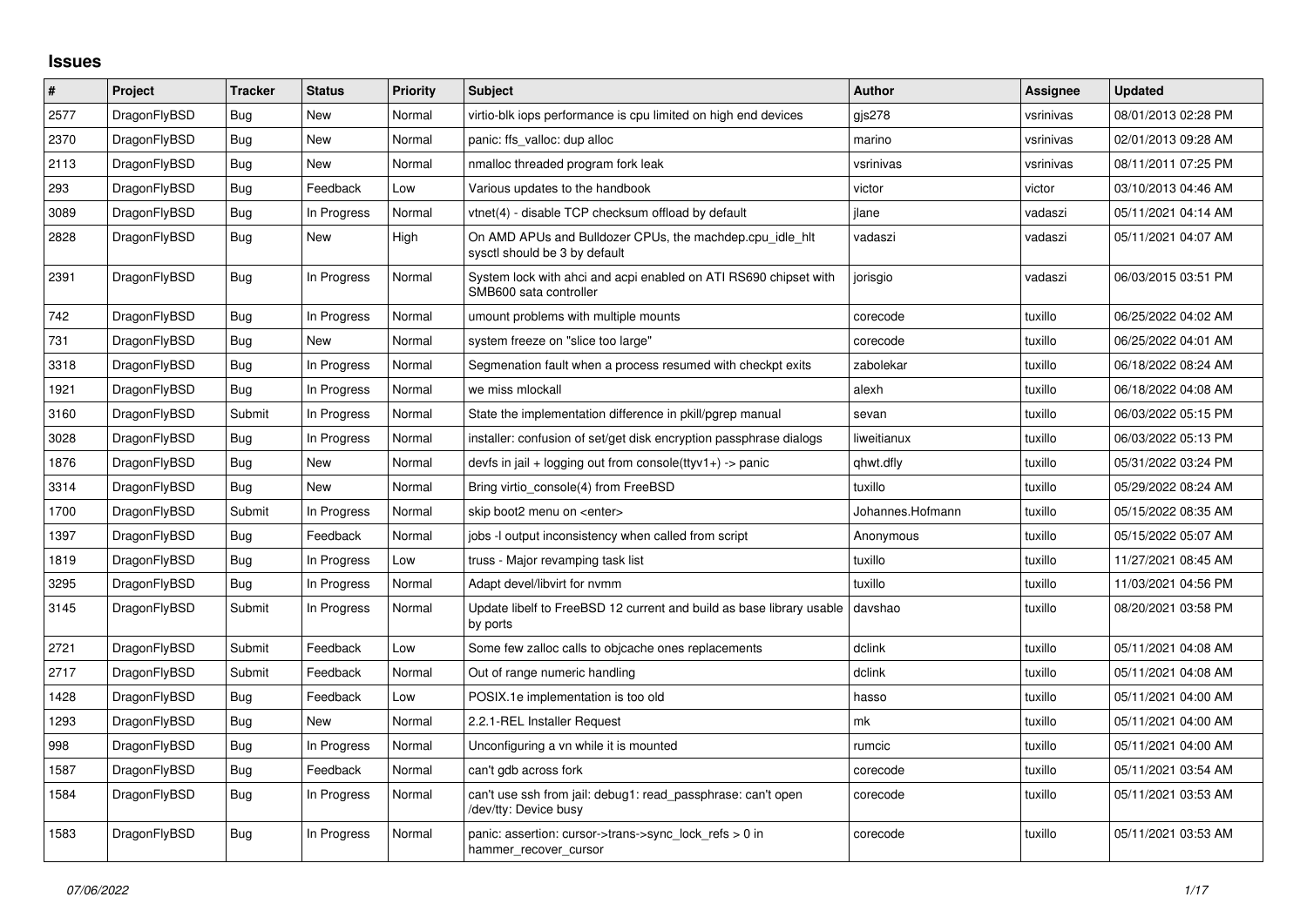| #    | Project      | <b>Tracker</b> | <b>Status</b> | <b>Priority</b> | Subject                                                                                      | <b>Author</b>  | Assignee | <b>Updated</b>      |
|------|--------------|----------------|---------------|-----------------|----------------------------------------------------------------------------------------------|----------------|----------|---------------------|
| 1556 | DragonFlyBSD | <b>Bug</b>     | New           | Normal          | many processes stuck in "hmrrcm", system unusable                                            | corecode       | tuxillo  | 05/11/2021 03:52 AM |
| 1547 | DragonFlyBSD | <b>Bug</b>     | In Progress   | Normal          | disklabel64 automatic sizing                                                                 | corecode       | tuxillo  | 05/11/2021 03:52 AM |
| 1528 | DragonFlyBSD | <b>Bug</b>     | In Progress   | Normal          | ktrace does not show proper return values for pipe(2)                                        | corecode       | tuxillo  | 05/11/2021 03:52 AM |
| 1475 | DragonFlyBSD | <b>Bug</b>     | In Progress   | Normal          | kernel blocks with low memory and syscons setting a high res mode<br>' scrollback            | corecode       | tuxillo  | 05/11/2021 03:52 AM |
| 1474 | DragonFlyBSD | <b>Bug</b>     | New           | Normal          | ithread 1 unexpectedly rescheduled                                                           | corecode       | tuxillo  | 05/11/2021 03:52 AM |
| 1469 | DragonFlyBSD | <b>Bug</b>     | In Progress   | Normal          | Hammer history security concern                                                              | corecode       | tuxillo  | 05/11/2021 03:52 AM |
| 1442 | DragonFlyBSD | <b>Bug</b>     | New           | Normal          | blocking SIGSEGV and triggering a segment violation produces an<br>all CPU consuming process | corecode       | tuxillo  | 05/11/2021 03:52 AM |
| 1440 | DragonFlyBSD | <b>Bug</b>     | New           | Normal          | ptrace/gdb doesn't work after process blocks SIGTRAP                                         | corecode       | tuxillo  | 05/11/2021 03:52 AM |
| 1287 | DragonFlyBSD | <b>Bug</b>     | Feedback      | Normal          | altg configuration doesn't work                                                              | corecode       | tuxillo  | 05/11/2021 03:51 AM |
| 1198 | DragonFlyBSD | <b>Bug</b>     | New           | High            | DDB loops panic in db_read_bytes                                                             | corecode       | tuxillo  | 05/11/2021 03:51 AM |
| 1030 | DragonFlyBSD | Bug            | In Progress   | Normal          | msdosfs umount panic                                                                         | corecode       | tuxillo  | 05/11/2021 03:51 AM |
| 911  | DragonFlyBSD | <b>Bug</b>     | Feedback      | Normal          | kldload/kernel linker can exceed malloc reserve and panic system                             | corecode       | tuxillo  | 05/11/2021 03:51 AM |
| 901  | DragonFlyBSD | <b>Bug</b>     | Feedback      | Normal          | route show needs to get data from all cpus                                                   | corecode       | tuxillo  | 05/11/2021 03:50 AM |
| 847  | DragonFlyBSD | Bug            | Feedback      | Normal          | processes getting stuck on mount point                                                       | corecode       | tuxillo  | 05/11/2021 03:50 AM |
| 781  | DragonFlyBSD | Bug            | In Progress   | Normal          | fdisk uses wrong geometry on usb flash drives                                                | corecode       | tuxillo  | 05/11/2021 03:50 AM |
| 2438 | DragonFlyBSD | Submit         | Feedback      | Normal          | <b>TRIM</b> fixes                                                                            | Anonymous      | tuxillo  | 05/11/2021 03:45 AM |
| 2358 | DragonFlyBSD | Bug            | In Progress   | Normal          | DFBSD v3.0.2.32.g928ca - panic: hammer: insufficient undo FIFO<br>space!                     | tuxillo        | tuxillo  | 05/10/2021 02:50 AM |
| 3205 | DragonFlyBSD | Bug            | Feedback      | High            | Go compiler net test failing                                                                 | t dfbsd        | tuxillo  | 05/10/2021 02:45 AM |
| 1390 | DragonFlyBSD | <b>Bug</b>     | In Progress   | Normal          | Use id_t type for {get,set}priority()                                                        | Anonymous      | tuxillo  | 07/05/2019 02:18 AM |
| 2416 | DragonFlyBSD | <b>Bug</b>     | New           | Normal          | .' entry can be removed on mounted nfs filesystem                                            | ftigeot        | tuxillo  | 06/03/2014 04:40 AM |
| 1579 | DragonFlyBSD | <b>Bug</b>     | Feedback      | Normal          | dfly 2.4.1 does not like HP DL360G4p and Smart Array 6400 with<br>MSA <sub>20</sub>          | tomaz.borstnar | tuxillo  | 06/02/2014 02:44 PM |
| 2496 | DragonFlyBSD | <b>Bug</b>     | <b>New</b>    | Normal          | NTFS malloc limit exceeded                                                                   | plasmob        | tuxillo  | 02/19/2013 08:47 AM |
| 2585 | DragonFlyBSD | <b>Bug</b>     | New           | Normal          | Dfly 3.4.3 on ESXi 5.1, HP Smart Array P410 passthrough<br>recognised, but not functioning   | yggdrasil      | swildner | 05/09/2022 08:14 AM |
| 1714 | DragonFlyBSD | <b>Bug</b>     | New           | Low             | hwpmc                                                                                        | alexh          | swildner | 08/18/2012 02:03 PM |
| 341  | DragonFlyBSD | <b>Bug</b>     | New           | Normal          | Vinum erroneously repors devices as busy                                                     | corecode       | swildner | 01/21/2012 04:50 AM |
| 2265 | DragonFlyBSD | <b>Bug</b>     | New           | Normal          | mbsrtowcs does not properly handle invalid mbstate t in ps                                   | c.turner1      | swildner | 01/10/2012 07:56 PM |
| 2252 | DragonFlyBSD | <b>Bug</b>     | New           | Low             | snd_hda not useable if loaded via /boot/loader.conf                                          | xbit           | swildner | 12/14/2011 12:23 AM |
| 1769 | DragonFlyBSD | Bug            | New           | Normal          | panic: assertion: tp->tt_msg->tt_cpuid == mycpuid in<br>tcp_callout_active                   | pavalos        | sjg      | 05/15/2022 11:07 AM |
| 1302 | DragonFlyBSD | <b>Bug</b>     | In Progress   | Normal          | Checkpoint regression?                                                                       | sjg            | sjg      | 07/10/2013 05:22 PM |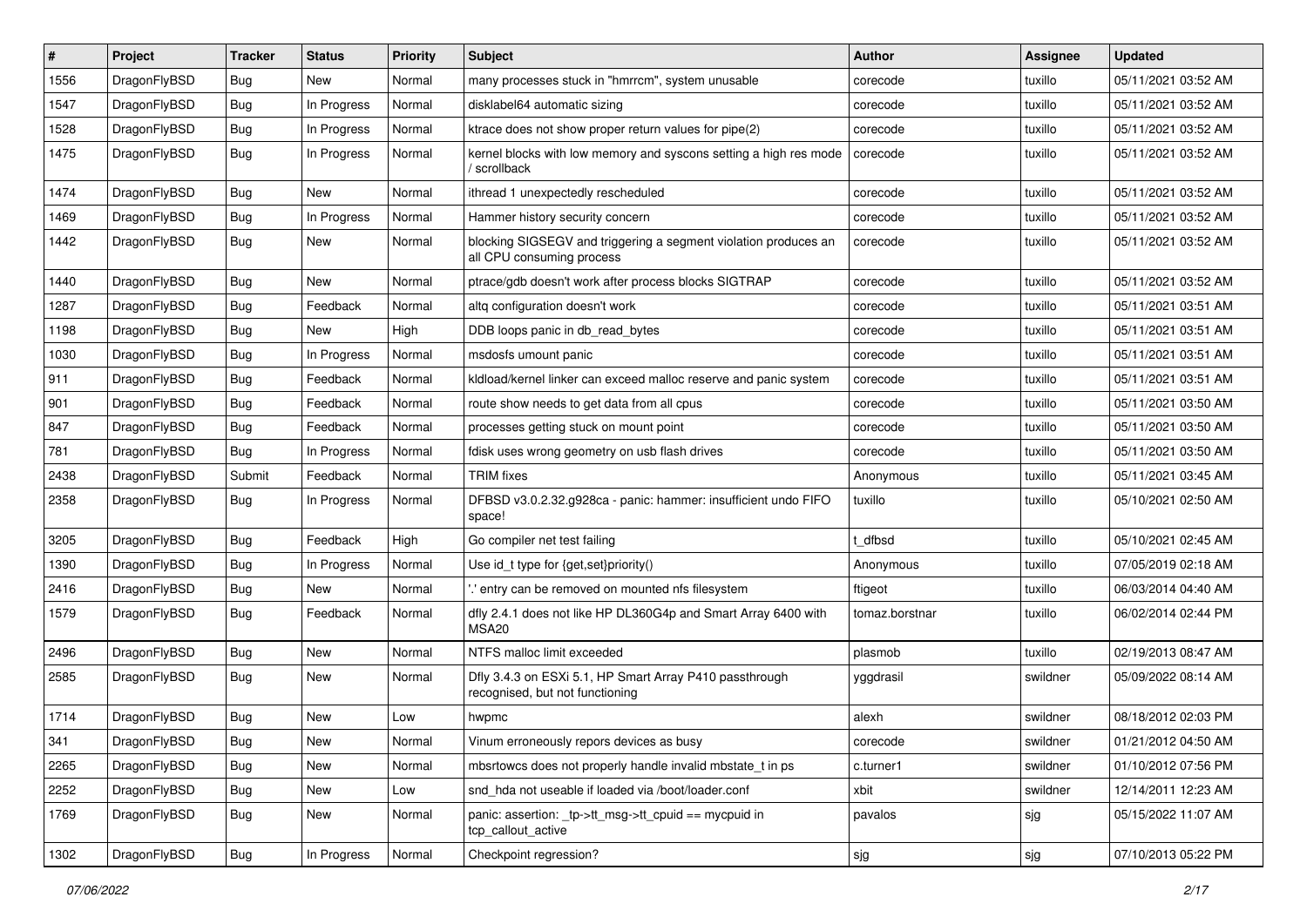| ∦    | Project      | Tracker    | <b>Status</b> | <b>Priority</b> | <b>Subject</b>                                                                                                                                           | <b>Author</b> | <b>Assignee</b> | <b>Updated</b>      |
|------|--------------|------------|---------------|-----------------|----------------------------------------------------------------------------------------------------------------------------------------------------------|---------------|-----------------|---------------------|
| 1532 | DragonFlyBSD | <b>Bug</b> | <b>New</b>    | Low             | jemalloc doesn't work on DragonFly                                                                                                                       | hasso         | sjg             | 08/02/2011 01:14 AM |
| 168  | DragonFlyBSD | <b>Bug</b> | In Progress   | Normal          | Livelocked limit engaged while trying to setup IPW wireless                                                                                              | mschacht      | sepherosa       | 05/11/2021 04:05 AM |
| 2825 | DragonFlyBSD | <b>Bug</b> | <b>New</b>    | High            | 3x dhclient = hanging system (objcache exhausted)                                                                                                        | jaccovonb     | sepherosa       | 05/11/2021 03:55 AM |
| 2822 | DragonFlyBSD | Bug        | <b>New</b>    | Normal          | USB 3.0 stick throws "reading primary partition table: error<br>accessing offset 000[] for 152" error, while the stick works on any<br>other OS I tested | revuwa        | profmakx        | 06/29/2015 05:56 AM |
| 600  | DragonFlyBSD | Bug        | <b>New</b>    | Low             | /sys/libkern/karc4random                                                                                                                                 | robin_carey5  | profmakx        | 01/19/2015 03:07 AM |
| 2746 | DragonFlyBSD | Bug        | <b>New</b>    | Normal          | some fraction of xterms started from the xmonad window manager<br>get killed with SIGALRM                                                                | isenmann      | profmakx        | 12/28/2014 02:51 AM |
| 679  | DragonFlyBSD | <b>Bug</b> | <b>New</b>    | Low             | Netgraph backward compatibility for old *LEN constants                                                                                                   | nant          | nant            | 02/18/2014 05:45 AM |
| 2549 | DragonFlyBSD | <b>Bug</b> | In Progress   | Normal          | netgraph7: Kernel page fault.                                                                                                                            | russiane39    | nant            | 05/10/2013 11:20 PM |
| 1969 | DragonFlyBSD | <b>Bug</b> | <b>New</b>    | Normal          | pf-related network problem                                                                                                                               | pavalos       | lentferj        | 02/01/2011 06:57 PM |
| 385  | DragonFlyBSD | <b>Bug</b> | Feedback      | Low             | Mail archive address removal                                                                                                                             | justin        | justin          | 03/09/2013 11:24 AM |
| 1964 | DragonFlyBSD | <b>Bug</b> | New           | Normal          | iwn (panic assertion : wlan assert serialized)                                                                                                           | sjmm.ptr      | josepht         | 02/01/2011 12:57 PM |
| 1946 | DragonFlyBSD | Bug        | <b>New</b>    | Normal          | ieee80211 panic                                                                                                                                          | pavalos       | josepht         | 01/27/2011 06:00 PM |
| 1593 | DragonFlyBSD | <b>Bug</b> | Feedback      | Normal          | panic: assertion: $ccb == ap > ap$ err $ccb$ in ahci put err $ccb$                                                                                       | ftigeot       | ftigeot         | 05/15/2022 05:09 AM |
| 3031 | DragonFlyBSD | Submit     | In Progress   | Normal          | Update drm/radeon to Linux 4.7.10 as much as possible                                                                                                    | davshao       | ftigeot         | 08/19/2021 12:33 PM |
| 2870 | DragonFlyBSD | Bug        | <b>New</b>    | High            | Broken text and icons when glamor acceleration is used                                                                                                   | 375gnu        | ftigeot         | 01/31/2016 12:13 AM |
| 1831 | DragonFlyBSD | <b>Bug</b> | Feedback      | High            | HAMMER "malloc limit exceeded" panic                                                                                                                     | eocallaghan   | dillon          | 06/04/2022 04:38 AM |
| 1411 | DragonFlyBSD | Bug        | Feedback      | Normal          | Burning doesn't work with ahci(4)                                                                                                                        | hasso         | dillon          | 05/11/2021 04:00 AM |
| 3154 | DragonFlyBSD | Submit     | New           | Normal          | Update serial handling in bootloader                                                                                                                     | ddegroot      | dillon          | 11/06/2018 11:21 PM |
| 2819 | DragonFlyBSD | Bug        | In Progress   | Normal          | Random micro system freezes after a week of uptime                                                                                                       | ftigeot       | dillon          | 08/16/2015 08:46 PM |
| 2092 | DragonFlyBSD | <b>Bug</b> | <b>New</b>    | Normal          | Panic: Bad link elm 0x next->prev != elm                                                                                                                 | masterblaster | dillon          | 12/04/2011 12:49 PM |
| 2037 | DragonFlyBSD | <b>Bug</b> | Feedback      | Normal          | Panic Bad link elm while building packages                                                                                                               | ftigeot       | dillon          | 04/21/2011 07:20 AM |
| 1127 | DragonFlyBSD | <b>Bug</b> | Feedback      | Low             | cdrom drive not detected                                                                                                                                 | tgr           | corecode        | 01/15/2015 08:55 AM |
| 2353 | DragonFlyBSD | <b>Bug</b> | In Progress   | Normal          | panic: assertion "gd->gd_spinlocks_wr == 0" failed in<br>bsd4 schedulerclock                                                                             | jaydg         | alexh           | 11/28/2012 01:57 AM |
| 2100 | DragonFlyBSD | Bug        | Feedback      | Normal          | devfs related panic                                                                                                                                      | sepherosa     | alexh           | 07/10/2011 02:29 PM |
| 1538 | DragonFlyBSD | <b>Bug</b> | New           | Low             | mountroot should probe file systems                                                                                                                      | corecode      | alexh           | 11/24/2010 06:35 PM |
| 1430 | DragonFlyBSD | <b>Bug</b> | New           | Normal          | Buggy w(1)?                                                                                                                                              | hasso         | alexh           | 11/24/2010 08:09 AM |
| 3319 | DragonFlyBSD | <b>Bug</b> | New           | Normal          | setproctitle() calls can change effect of later setproctitle() calls                                                                                     | tonyc         |                 | 06/29/2022 06:10 PM |
| 3317 | DragonFlyBSD | <b>Bug</b> | In Progress   | Normal          | Network vtnet0 not working on Hetzner cloud                                                                                                              | mneumann      |                 | 06/18/2022 03:55 AM |
| 3316 | DragonFlyBSD | <b>Bug</b> | New           | Normal          | hammer2_dirent_create() allows creating >1 dirents with the same<br>name                                                                                 | tkusumi       |                 | 06/05/2022 12:35 PM |
| 806  | DragonFlyBSD | Bug        | Feedback      | Normal          | boot error on MacBook                                                                                                                                    | tralamazza    |                 | 06/04/2022 05:28 AM |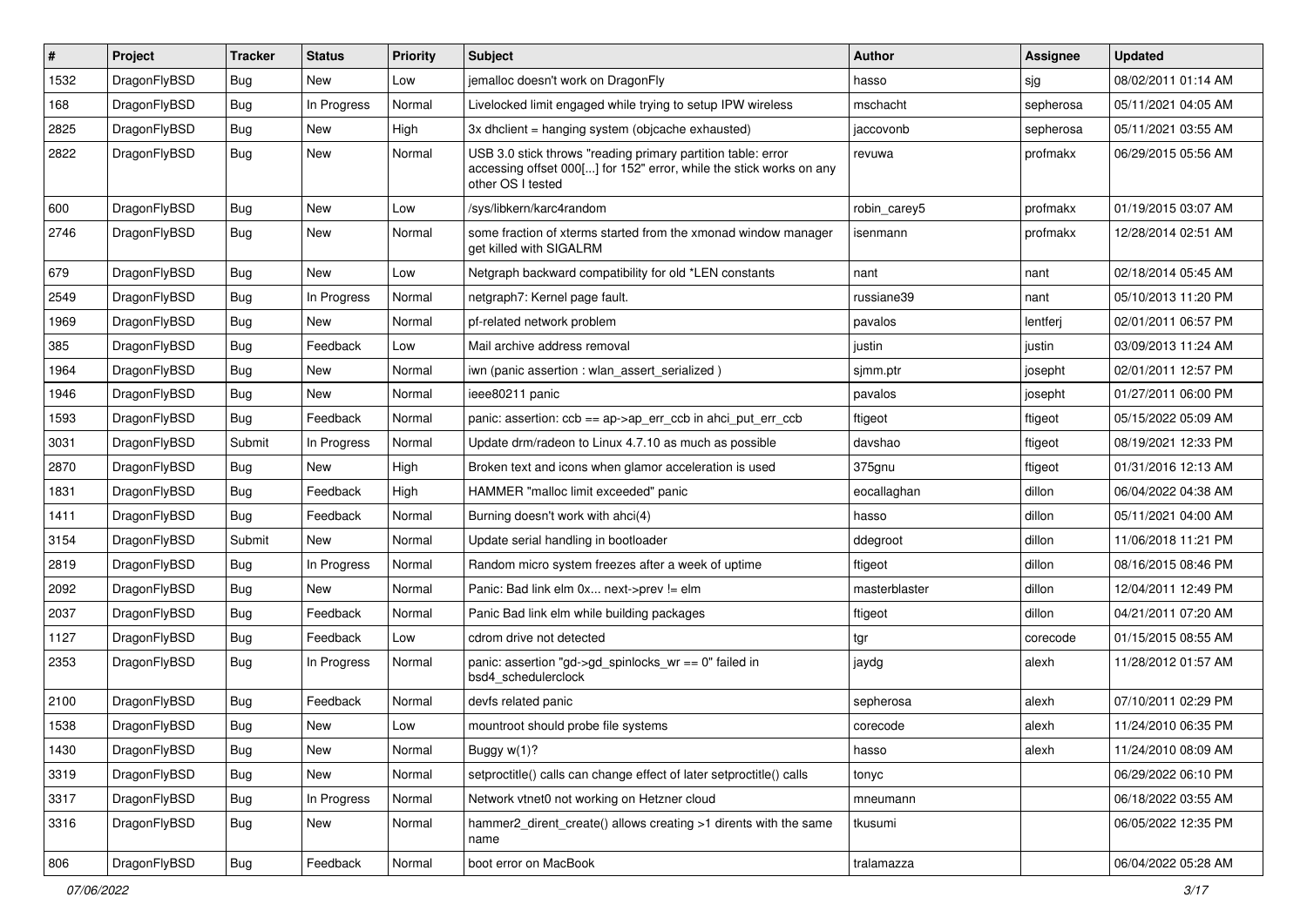| $\sharp$ | Project      | <b>Tracker</b> | <b>Status</b> | <b>Priority</b> | Subject                                                                                                   | <b>Author</b>   | Assignee | <b>Updated</b>      |
|----------|--------------|----------------|---------------|-----------------|-----------------------------------------------------------------------------------------------------------|-----------------|----------|---------------------|
| 2509     | DragonFlyBSD | <b>Bug</b>     | <b>New</b>    | Normal          | Redefinition of DIRBLKSIZ in restore(8)                                                                   | swildner        |          | 06/04/2022 04:40 AM |
| 2360     | DragonFlyBSD | <b>Bug</b>     | In Progress   | Normal          | Wishlist: virtio driver import                                                                            | vsrinivas       |          | 06/04/2022 04:16 AM |
| 3313     | DragonFlyBSD | <b>Bug</b>     | New           | Normal          | Can't boot from my live USB at all. The kernel loading process<br>hangs.                                  | rempas          |          | 06/03/2022 12:16 AM |
| 2498     | DragonFlyBSD | <b>Bug</b>     | New           | Normal          | DFBSD v3.2.2-RELEASE - LIST_FIRST(&bp->b_dep) == NULL"<br>failed in vfs vmio release                      | tuxillo         |          | 05/31/2022 04:09 PM |
| 2495     | DragonFlyBSD | <b>Bug</b>     | New           | High            | DFBSD v3.3.0.960.g553fe7 - ocnt != 0" failed in<br>prop_object_release                                    | tuxillo         |          | 05/31/2022 04:08 PM |
| 2122     | DragonFlyBSD | Submit         | New           | Normal          | [Review] Fixes to the VFS layer                                                                           | ftigeot         |          | 05/31/2022 03:25 PM |
| 2042     | DragonFlyBSD | <b>Bug</b>     | New           | Normal          | kernel panic, when run boot0cfg                                                                           | sepherosa       |          | 05/31/2022 03:01 PM |
| 1975     | DragonFlyBSD | <b>Bug</b>     | New           | Normal          | Applications seg fault in select() and poll()                                                             | rumcic          |          | 05/31/2022 02:58 PM |
| 243      | DragonFlyBSD | <b>Bug</b>     | Feedback      | Normal          | weird behavior in the shell                                                                               | swildner        |          | 05/31/2022 02:51 PM |
| 1982     | DragonFlyBSD | <b>Bug</b>     | New           | Low             | There is no linuxulator on x86-64                                                                         | herrgard        |          | 05/31/2022 02:25 PM |
| 1942     | DragonFlyBSD | <b>Bug</b>     | <b>New</b>    | Normal          | locking against myself in getcacheblk()?                                                                  | qhwt.dfly       |          | 05/31/2022 02:15 PM |
| 1899     | DragonFlyBSD | <b>Bug</b>     | New           | Normal          | Keyboard doesn't work                                                                                     | fransm          |          | 05/15/2022 03:32 PM |
| 3312     | DragonFlyBSD | Submit         | <b>New</b>    | Normal          | hammer2: redundant chain modify after chain creation                                                      | tkusumi         |          | 05/15/2022 01:35 PM |
| 1877     | DragonFlyBSD | <b>Bug</b>     | New           | Normal          | Freeze during 1st hammer cleanup after new install                                                        | elekktretterr   |          | 05/15/2022 11:43 AM |
| 1818     | DragonFlyBSD | Bug            | New           | Normal          | panic: Bad tailq NEXT (kqueue issue ?)                                                                    | ftigeot         |          | 05/15/2022 11:40 AM |
| 1836     | DragonFlyBSD | <b>Bug</b>     | New           | Normal          | Incorrect TCP checksum show up in tcpdump                                                                 | robgar1         |          | 05/15/2022 11:22 AM |
| 1826     | DragonFlyBSD | <b>Bug</b>     | <b>New</b>    | Normal          | panic during boot: assertion so->so_port  in tcp_input                                                    | ftigeot         |          | 05/15/2022 11:05 AM |
| 1774     | DragonFlyBSD | Bug            | New           | Normal          | New IP header cleanup branch available for testing                                                        | dillon          |          | 05/15/2022 10:59 AM |
| 1727     | DragonFlyBSD | <b>Bug</b>     | Feedback      | Normal          | CD boot panic (2.6.1) (usb?)                                                                              | kiril           |          | 05/15/2022 05:10 AM |
| 3029     | DragonFlyBSD | Bug            | New           | Normal          | Running DflyBSD 4.8 on FreeBSD bhyve as a guest                                                           | iron            |          | 05/13/2022 04:33 AM |
| 3311     | DragonFlyBSD | <b>Bug</b>     | New           | Low             | TrueCrypt support may cause kernel crash                                                                  | arcade@b1t.name |          | 04/29/2022 06:19 AM |
| 3310     | DragonFlyBSD | <b>Bug</b>     | In Progress   | Normal          | NVMM+QEMU fail to boot with UEFI: Mem Assist Failed<br>[gpa=0xfffffff0]                                   | liweitianux     |          | 01/11/2022 03:22 PM |
| 3300     | DragonFlyBSD | Bug            | New           | Normal          | Running Xvnc from TigerVNC package through the INETD daemon<br>in TCP WAIT mode fails hard                | adrian          |          | 01/08/2022 04:25 AM |
| 3301     | DragonFlyBSD | <b>Bug</b>     | New           | Normal          | Gkrellm from the packages is not showing logged in users in main<br>window, logged in users always $== 0$ | adrian          |          | 01/08/2022 04:24 AM |
| 1947     | DragonFlyBSD | <b>Bug</b>     | New           | Low             | GA-880GM-UD2H (rev. 1.3) AHCI fails to detect disks at the end of<br>the RAID controller                  | eocallaghan     |          | 11/27/2021 08:46 AM |
| 1559     | DragonFlyBSD | <b>Bug</b>     | New           | Normal          | kernel trap                                                                                               | phma            |          | 11/27/2021 08:43 AM |
| 1661     | DragonFlyBSD | <b>Bug</b>     | In Progress   | Normal          | panic on password entry mount smb filesystem                                                              | vsrinivas       |          | 11/27/2021 08:29 AM |
| 1718     | DragonFlyBSD | <b>Bug</b>     | Feedback      | Normal          | IDE disk drive not detected by x86 64 2.6.1 Live CD                                                       | bcox            |          | 11/27/2021 08:25 AM |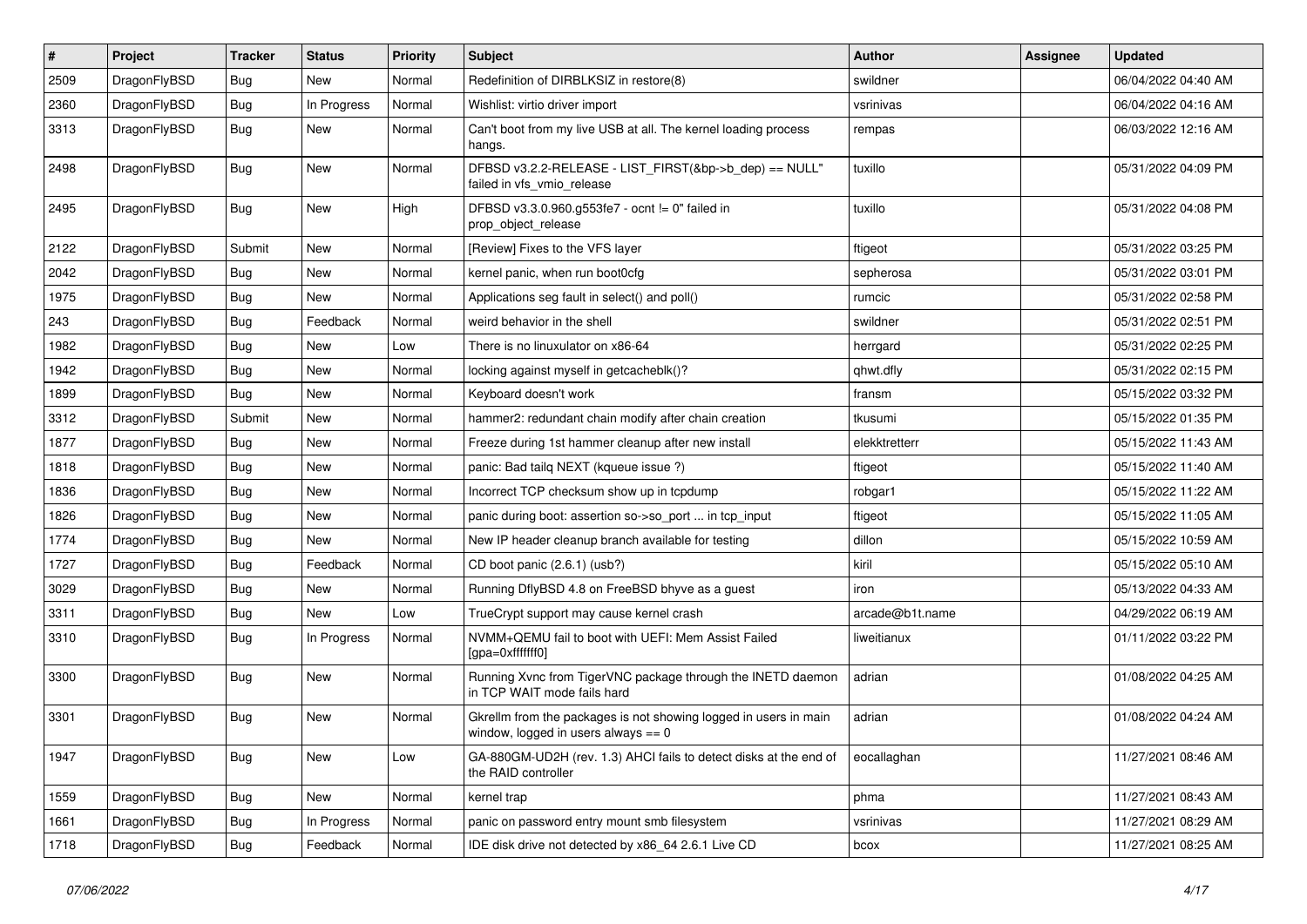| $\vert$ # | Project      | <b>Tracker</b> | <b>Status</b> | <b>Priority</b> | <b>Subject</b>                                                                                                       | <b>Author</b>    | Assignee | <b>Updated</b>      |
|-----------|--------------|----------------|---------------|-----------------|----------------------------------------------------------------------------------------------------------------------|------------------|----------|---------------------|
| 2459      | DragonFlyBSD | <b>Bug</b>     | Feedback      | Normal          | apic problems with HP Probook 4510s                                                                                  | thowe            |          | 11/27/2021 08:22 AM |
| 2644      | DragonFlyBSD | <b>Bug</b>     | Feedback      | Normal          | 3.6.0-REL trap 9 on boot                                                                                             | memmerto         |          | 11/27/2021 08:08 AM |
| 2797      | DragonFlyBSD | <b>Bug</b>     | In Progress   | Low             | vkernels with & without machdep.pmap_mmu_optimize                                                                    | vellowrabbit2010 |          | 11/27/2021 08:06 AM |
| 3299      | DragonFlyBSD | <b>Bug</b>     | In Progress   | Normal          | DragonFlyBSD reports utterly wrong uptime (most of the time, right<br>after booting in)                              | adrian           |          | 11/11/2021 01:43 PM |
| 3302      | DragonFlyBSD | Bug            | <b>New</b>    | Normal          | Will not boot on System76 Lemur Pro (lemp10)                                                                         | piecuch          |          | 11/03/2021 10:21 AM |
| 3298      | DragonFlyBSD | <b>Bug</b>     | <b>New</b>    | Normal          | Running "w" and having logged in via XDM through VNC, "w" prints<br>an extra error message                           | piecuch          |          | 10/25/2021 09:16 AM |
| 1398      | DragonFlyBSD | Submit         | In Progress   | Normal          | hdestroy(3) restricts hash key to point to malloc'ed space                                                           | Anonymous        |          | 08/20/2021 04:06 PM |
| 3201      | DragonFlyBSD | Submit         | <b>New</b>    | Normal          | Fixes make search display                                                                                            | htse             |          | 08/20/2021 04:02 PM |
| 3189      | DragonFlyBSD | <b>Bug</b>     | <b>New</b>    | Normal          | Allow DragonFly Mail Agent to accept an alternate config via<br>command line switch                                  | iang             |          | 08/16/2021 12:42 AM |
| 3278      | DragonFlyBSD | Bug            | <b>New</b>    | Normal          | Second screen image is distorted                                                                                     | arcade@b1t.name  |          | 07/10/2021 03:36 AM |
| 3276      | DragonFlyBSD | Submit         | <b>New</b>    | Normal          | Add option controlling whether gpt expand expands the last partition<br>(needs testing)                              | falsifian        |          | 07/10/2021 03:35 AM |
| 3280      | DragonFlyBSD | <b>Bug</b>     | <b>New</b>    | Normal          | KMS console and i915(4) not working in 6.0                                                                           | cmusser          |          | 07/10/2021 03:35 AM |
| 3282      | DragonFlyBSD | Bug            | <b>New</b>    | Normal          | unexpected errno value from fopen()                                                                                  | bhaible          |          | 07/10/2021 03:34 AM |
| 3283      | DragonFlyBSD | <b>Bug</b>     | <b>New</b>    | Normal          | mknodat() cannot create FIFOs                                                                                        | bhaible          |          | 07/10/2021 03:34 AM |
| 3284      | DragonFlyBSD | Bug            | <b>New</b>    | Normal          | Wrong towlower() result for U+038A                                                                                   | bhaible          |          | 07/10/2021 03:34 AM |
| 3281      | DragonFlyBSD | <b>Bug</b>     | <b>New</b>    | Normal          | Crash after leaving unattended for a while                                                                           | bhaible          |          | 07/10/2021 03:32 AM |
| 2806      | DragonFlyBSD | Bug            | <b>New</b>    | Normal          | failed to configure a link-local address on ath0 (errno = 22)                                                        | Chingyuan        |          | 05/25/2021 01:00 AM |
| 3269      | DragonFlyBSD | <b>Bug</b>     | In Progress   | Normal          | Is double-buffer'd buf still required by HAMMER2 ?                                                                   | tkusumi          |          | 05/12/2021 04:09 PM |
| 2917      | DragonFlyBSD | Bug            | New           | Normal          | da8: reading primary partition table: error accessing offset<br>000000000000 for 512                                 | liweitianux      |          | 05/11/2021 08:43 PM |
| 3113      | DragonFlyBSD | <b>Bug</b>     | In Progress   | Urgent          | Booting vKernel fails due being out of swap space                                                                    | tcullen          |          | 05/11/2021 04:14 AM |
| 3101      | DragonFlyBSD | Bug            | <b>New</b>    | Low             | PFI CGI install not working in dragonflybsd 5.0.1 USB install                                                        | bnegre82         |          | 05/11/2021 04:14 AM |
| 2414      | DragonFlyBSD | Bug            | In Progress   | Normal          | Lenovo S10 acpi freeze (not new)                                                                                     | davshao          |          | 05/11/2021 04:13 AM |
| 2921      | DragonFlyBSD | Submit         | New           | Normal          | Allow moused to accept userland mouse events                                                                         | tautolog         |          | 05/11/2021 04:08 AM |
| 1192      | DragonFlyBSD | Submit         | <b>New</b>    | Normal          | KKASSERTs in sys/kern/uipc {msg,socket}.c are too strict                                                             | rumcic           |          | 05/11/2021 04:07 AM |
| 2852      | DragonFlyBSD | <b>Bug</b>     | New           | Normal          | Hammer File System - hangs on undo during system boot / mount -<br>will not recover on DragonFlyBSD newer than 3.6.0 | abale            |          | 05/11/2021 04:07 AM |
| 2675      | DragonFlyBSD | <b>Bug</b>     | <b>New</b>    | Low             | Ultimate N WiFi Link 5300 get iwn_intr: fatal firmware error on 5GHz                                                 | revuwa           |          | 05/11/2021 04:07 AM |
| 2638      | DragonFlyBSD | Bug            | Feedback      | High            | Fix machdep.pmap mmu optimize                                                                                        | tuxillo          |          | 05/11/2021 04:07 AM |
| 2636      | DragonFlyBSD | <b>Bug</b>     | Feedback      | Low             | Add -x flag to iostat (a la solaris)                                                                                 | tuxillo          |          | 05/11/2021 04:07 AM |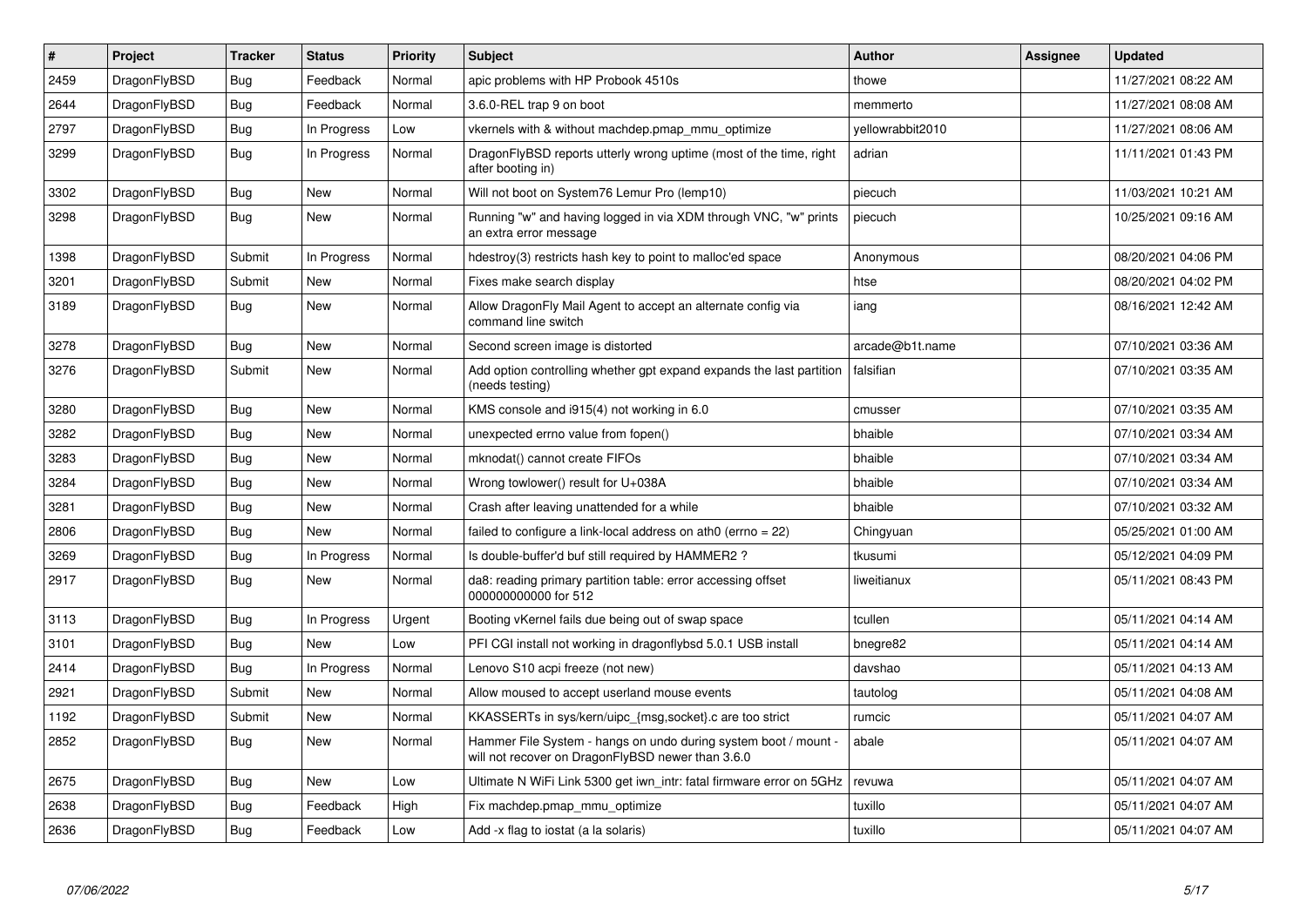| $\vert$ # | Project      | <b>Tracker</b> | <b>Status</b> | <b>Priority</b> | Subject                                                                                                                                                   | Author             | Assignee | <b>Updated</b>      |
|-----------|--------------|----------------|---------------|-----------------|-----------------------------------------------------------------------------------------------------------------------------------------------------------|--------------------|----------|---------------------|
| 2631      | DragonFlyBSD | Bug            | In Progress   | Low             | Verify library versioning current with full package build and switch it<br>on (after publishing packages)                                                 | tuxillo            |          | 05/11/2021 04:06 AM |
| 2013      | DragonFlyBSD | Bug            | In Progress   | Normal          | oversized DMA request loop                                                                                                                                | josepht            |          | 05/11/2021 04:06 AM |
| 1749      | DragonFlyBSD | Bug            | In Progress   | Normal          | HAMMER fsstress panic in hammer_flush_inode_core<br>'ip->flush_state != HAMMER_FST_FLUSH'                                                                 | vsrinivas          |          | 05/11/2021 04:06 AM |
| 1745      | DragonFlyBSD | Bug            | Feedback      | Normal          | kmalloc panic                                                                                                                                             | josepht            |          | 05/11/2021 04:05 AM |
| 1744      | DragonFlyBSD | Bug            | In Progress   | Normal          | HAMMER fsstress panic in hammer_setup_child_callback                                                                                                      | vsrinivas          |          | 05/11/2021 04:05 AM |
| 1717      | DragonFlyBSD | Bug            | Feedback      | Normal          | HAMMER panic in hammer_cursor_down()                                                                                                                      | josepht1           |          | 05/11/2021 04:05 AM |
| 1618      | DragonFlyBSD | <b>Bug</b>     | Feedback      | Normal          | collision for 'struct pmap' when using RPC and <sys user.h=""></sys>                                                                                      | carenas            |          | 05/11/2021 04:05 AM |
| 1613      | DragonFlyBSD | <b>Bug</b>     | Feedback      | Normal          | USB Keyboard not working on master                                                                                                                        | elekktretterr      |          | 05/11/2021 04:05 AM |
| 1591      | DragonFlyBSD | <b>Bug</b>     | Feedback      | Normal          | Lenovo X301 hangs with AHCI Driver CMD TIMEOUT<br>STS=d0 <bsy></bsy>                                                                                      | eocallaghan        |          | 05/11/2021 04:05 AM |
| 1577      | DragonFlyBSD | Bug            | Feedback      | Normal          | panic: assertion: leaf->base.obj_id == ip->obj_id in<br>hammer_ip_delete_range                                                                            | qhwt+dfly          |          | 05/11/2021 04:01 AM |
| 1486      | DragonFlyBSD | Bug            | Feedback      | Normal          | Interrupt storm related to SATA DVD device                                                                                                                | hasso              |          | 05/11/2021 04:01 AM |
| 1481      | DragonFlyBSD | <b>Bug</b>     | Feedback      | Normal          | panic: assertion: kva_p(buf) in soopt_from_kbuf (after ipfw pipe<br>show, 2.2.1-R)                                                                        | combiner           |          | 05/11/2021 04:01 AM |
| 1454      | DragonFlyBSD | Bug            | Feedback      | Normal          | Unable to boot from external USB DVD drive                                                                                                                | elekktretterr      |          | 05/11/2021 04:01 AM |
| 1448      | DragonFlyBSD | Bug            | Feedback      | Normal          | panic: assertion: _tp->tt_msg->tt_cpuid == mycpuid in<br>tcp_callout_active tcp_output tcp_usr_send netmsg_pru_send<br>netmsg_service tcpmsg_service_loop | dillon             |          | 05/11/2021 04:00 AM |
| 1429      | DragonFlyBSD | Bug            | Feedback      | Normal          | vkernel bug - "mfree: m->m_nextpkt != NULL"                                                                                                               | dillon             |          | 05/11/2021 04:00 AM |
| 1387      | DragonFlyBSD | <b>Bug</b>     | Feedback      | Normal          | zero-size malloc and ps: kvm_getprocs: Bad address                                                                                                        | qhwt+dfly          |          | 05/11/2021 04:00 AM |
| 1336      | DragonFlyBSD | <b>Bug</b>     | In Progress   | Normal          | Still looking for reports of missed directory entries w/ HAMMER                                                                                           | dillon             |          | 05/11/2021 04:00 AM |
| 1332      | DragonFlyBSD | Bug            | Feedback      | Normal          | DFBSD 2.2 - Booting usbcdrom/usbsticks on thinkpad hangs on<br>"BTX Halted"                                                                               | tuxillo            |          | 05/11/2021 04:00 AM |
| 1313      | DragonFlyBSD | Bug            | <b>New</b>    | Low             | Signal code in kernel needs major overhaul (signal queues,<br>si code, si addr)                                                                           | hasso              |          | 05/11/2021 04:00 AM |
| 1282      | DragonFlyBSD | <b>Bug</b>     | Feedback      | Normal          | panic (trap 12) when booting SMP kernel on Atom 330 (dual core)                                                                                           | tomaz.borstnar     |          | 05/11/2021 04:00 AM |
| 1218      | DragonFlyBSD | <b>Bug</b>     | In Progress   | Normal          | panic: assertion: error == 0 in hammer_start_transaction                                                                                                  | rumcic             |          | 05/11/2021 04:00 AM |
| 1181      | DragonFlyBSD | <b>Bug</b>     | In Progress   | Normal          | ACX111 panic                                                                                                                                              | elekktretterr      |          | 05/11/2021 04:00 AM |
| 1148      | DragonFlyBSD | Bug            | In Progress   | Low             | BCM4311 wireless network adapter detected but not functional                                                                                              | archimedes.gaviola |          | 05/11/2021 04:00 AM |
| 1101      | DragonFlyBSD | <b>Bug</b>     | Feedback      | Normal          | ohci related panic                                                                                                                                        | polachok           |          | 05/11/2021 04:00 AM |
| 2808      | DragonFlyBSD | Bug            | New           | Normal          | X freeze by switching between X and VT - results in black screen                                                                                          | lukesky333         |          | 05/11/2021 03:55 AM |
| 2736      | DragonFlyBSD | <b>Bug</b>     | New           | High            | kernel panics on acpi timer probe function                                                                                                                | cnb                |          | 05/11/2021 03:55 AM |
| 2735      | DragonFlyBSD | <b>Bug</b>     | New           | Urgent          | iwn panics SYSSASSERT                                                                                                                                     | cnb                |          | 05/11/2021 03:55 AM |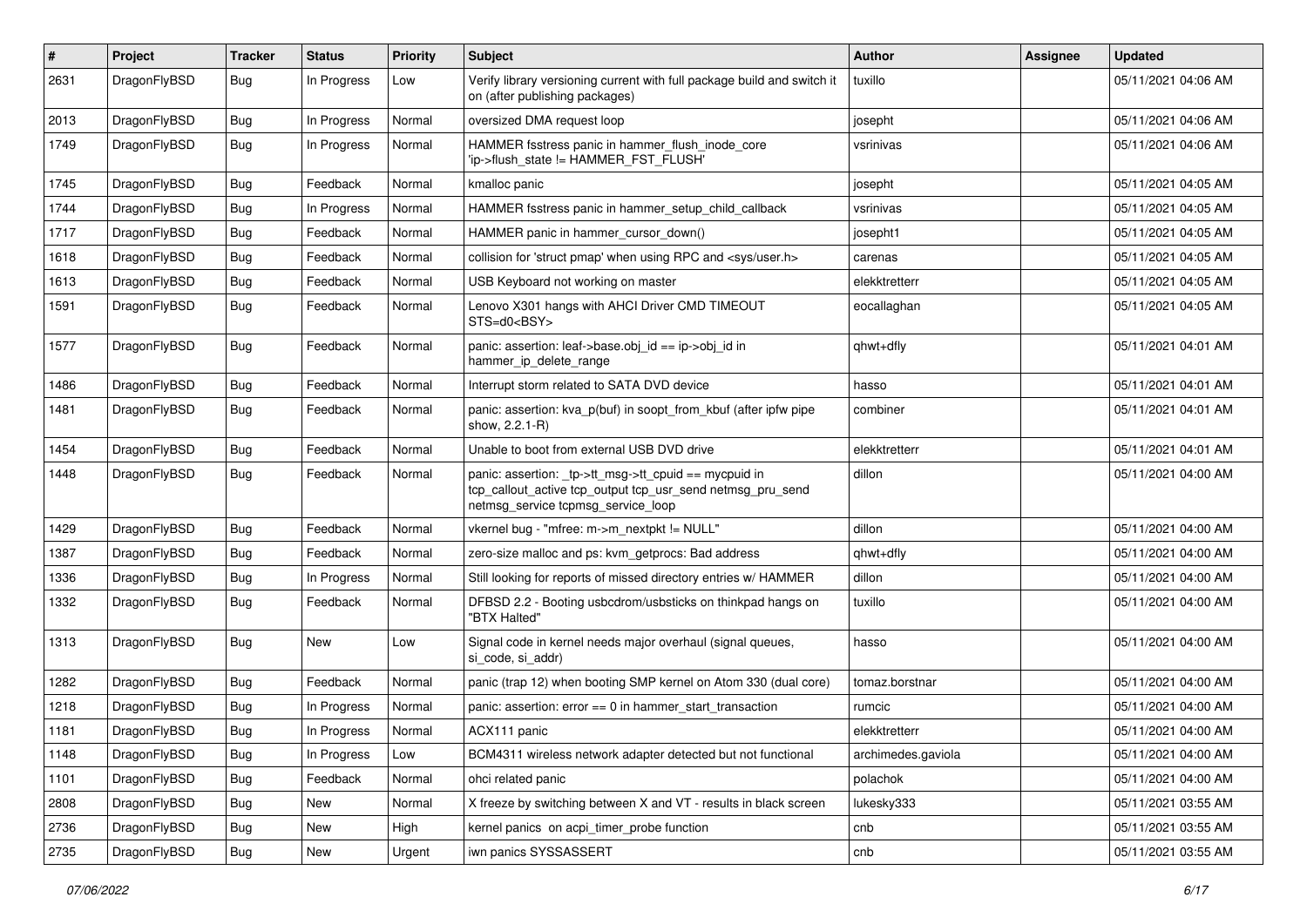| #    | Project      | <b>Tracker</b> | <b>Status</b> | <b>Priority</b> | Subject                                                                                 | <b>Author</b>     | Assignee | <b>Updated</b>      |
|------|--------------|----------------|---------------|-----------------|-----------------------------------------------------------------------------------------|-------------------|----------|---------------------|
| 2067 | DragonFlyBSD | Bug            | New           | Normal          | sound/pcm: "play interrupt timeout, channel dead"                                       | matthiasr         |          | 05/11/2021 03:55 AM |
| 604  | DragonFlyBSD | Bug            | In Progress   | Normal          | 1.8.1-RELEASE - clock runs fast on mainboard ASUS P5A-B                                 | yeti              |          | 05/11/2021 03:55 AM |
| 2708 | DragonFlyBSD | <b>Bug</b>     | New           | Normal          | unable to send TCP nor UDP on age(4) interface                                          | dermiste          |          | 05/11/2021 03:54 AM |
| 2647 | DragonFlyBSD | <b>Bug</b>     | <b>New</b>    | Normal          | HAMMER panic on 3.6.0                                                                   | tuxillo           |          | 05/11/2021 03:54 AM |
| 2641 | DragonFlyBSD | Bug            | <b>New</b>    | Normal          | Panic when loading natapci as module                                                    | tuxillo           |          | 05/11/2021 03:54 AM |
| 2630 | DragonFlyBSD | <b>Bug</b>     | New           | Normal          | Bring in latest iconv fixes from FreeBSD10 as well as csmapper<br>updates               | tuxillo           |          | 05/11/2021 03:54 AM |
| 2544 | DragonFlyBSD | <b>Bug</b>     | <b>New</b>    | Normal          | live DVD system boot (menu option 1) caused db> prompt on<br>PE1950                     | estrabd           |          | 05/11/2021 03:54 AM |
| 1594 | DragonFlyBSD | Bug            | <b>New</b>    | Normal          | Kernel panic during boot from Live CD on Dell E6400                                     | bodie             |          | 05/11/2021 03:54 AM |
| 1368 | DragonFlyBSD | <b>Bug</b>     | In Progress   | Normal          | suspend signal race?                                                                    | qhwt+dfly         |          | 05/11/2021 03:51 AM |
| 884  | DragonFlyBSD | <b>Bug</b>     | In Progress   | High            | Performance/memory problems under filesystem IO load                                    | hasso             |          | 05/11/2021 03:50 AM |
| 3266 | DragonFlyBSD | <b>Bug</b>     | New           | High            | Filesystems broken due to "KKASSERT(count &<br>TOK_COUNTMASK);"                         | tkusumi           |          | 03/15/2021 01:21 PM |
| 3228 | DragonFlyBSD | Bug            | <b>New</b>    | Low             | pfi kif unref: state refcount $\leq$ 0 in dmesg                                         | justin            |          | 03/05/2021 06:39 AM |
| 3041 | DragonFlyBSD | Submit         | New           | Normal          | firmware: Remove embedding of multiple images in one module.                            | Anonymous         |          | 12/25/2020 02:15 AM |
| 3252 | DragonFlyBSD | <b>Bug</b>     | New           | Normal          | tcsetattr/tcgetattr set errno incorrectly on non-TTY                                    | tonyc             |          | 10/26/2020 09:34 PM |
| 3249 | DragonFlyBSD | Bug            | New           | Normal          | HAMMER2 fsync(2) not working properly                                                   | tkusumi           |          | 09/21/2020 07:07 AM |
| 3247 | DragonFlyBSD | <b>Bug</b>     | <b>New</b>    | Normal          | Kernel panic doing nothing much                                                         | phma              |          | 09/12/2020 11:40 PM |
| 3243 | DragonFlyBSD | <b>Bug</b>     | New           | Normal          | SMART status not reported properly for SSD disks                                        | daftaupe          |          | 09/09/2020 11:03 PM |
| 3246 | DragonFlyBSD | Bug            | <b>New</b>    | Normal          | HAMMER2 unable to handle ENOSPC properly                                                | tkusumi           |          | 09/04/2020 11:11 AM |
| 2587 | DragonFlyBSD | Bug            | New           | Normal          | SATA DVD writer not detected by DragonFly                                               | srussell          |          | 09/04/2020 08:55 AM |
| 3245 | DragonFlyBSD | Bug            | New           | Normal          | panic: free: guard1x fail, i915 load from loader.conf                                   | polachok          |          | 08/21/2020 10:36 AM |
| 3107 | DragonFlyBSD | <b>Bug</b>     | New           | Low             | ACPI interrupt storm when loading i915 on Lenovo T460                                   | oyvinht           |          | 07/15/2020 07:01 AM |
| 3170 | DragonFlyBSD | Bug            | New           | Normal          | repeatable nfsd crash                                                                   | tse               |          | 06/11/2020 05:52 AM |
| 3208 | DragonFlyBSD | Bug            | New           | Normal          | Crash related to nfsd                                                                   | tse               |          | 06/11/2020 05:52 AM |
| 3240 | DragonFlyBSD | <b>Bug</b>     | New           | High            | compile error because of openssl with /usr/dports/security/rhash for<br>mysql 8 install | <b>UlasSAYGIN</b> |          | 06/04/2020 08:05 AM |
| 3239 | DragonFlyBSD | Bug            | New           | Normal          | unable to SIGKILL glitched emacs                                                        | piecuch           |          | 05/26/2020 03:30 AM |
| 3238 | DragonFlyBSD | <b>Bug</b>     | New           | Normal          | race conditions when printing from vkernel console                                      | piecuch           |          | 05/19/2020 02:50 PM |
| 3235 | DragonFlyBSD | <b>Bug</b>     | New           | Normal          | Kernel panic in devfs_vnops.c                                                           | mneumann          |          | 04/28/2020 07:00 AM |
| 3197 | DragonFlyBSD | <b>Bug</b>     | New           | Normal          | DragonFly upgrades                                                                      | tse               |          | 04/18/2020 04:18 PM |
| 3226 | DragonFlyBSD | Bug            | New           | Normal          | Xorg freezes in vm: thread stuck in "objtrm1"                                           | peeter            |          | 04/08/2020 02:10 AM |
| 3231 | DragonFlyBSD | <b>Bug</b>     | New           | Normal          | wifi drops on 5.8                                                                       | tse               |          | 04/06/2020 05:08 AM |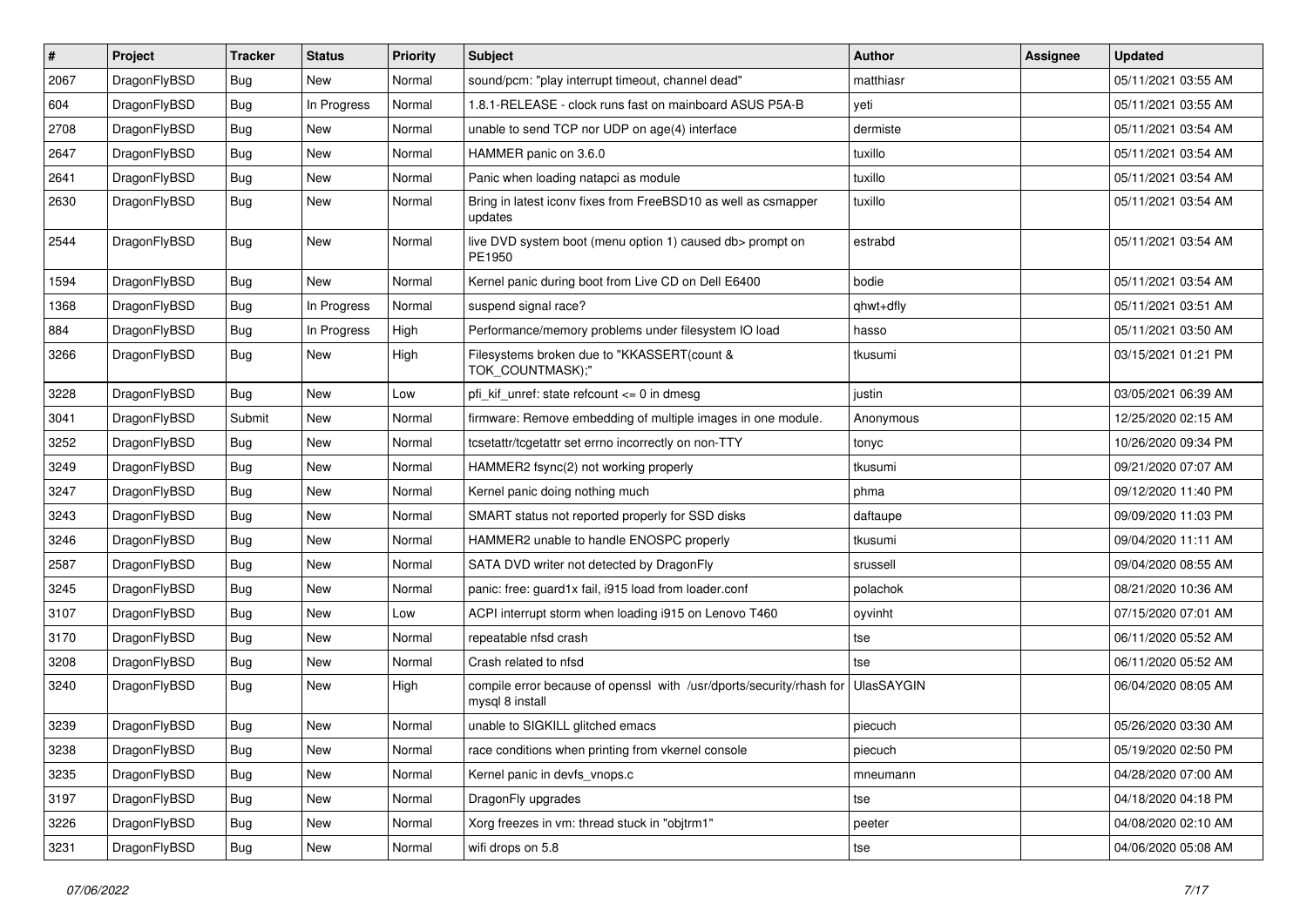| $\pmb{\#}$ | Project      | <b>Tracker</b> | <b>Status</b> | <b>Priority</b> | Subject                                                                                                                                                     | <b>Author</b>     | Assignee | <b>Updated</b>      |
|------------|--------------|----------------|---------------|-----------------|-------------------------------------------------------------------------------------------------------------------------------------------------------------|-------------------|----------|---------------------|
| 3219       | DragonFlyBSD | Bug            | <b>New</b>    | Normal          | x11/xorg port can not be build                                                                                                                              | <b>UlasSAYGIN</b> |          | 03/31/2020 08:57 AM |
| 3227       | DragonFlyBSD | Submit         | <b>New</b>    | Normal          | Add HAMMER2 instructions in the installation medium README                                                                                                  | daftaupe          |          | 03/26/2020 03:34 PM |
| 3225       | DragonFlyBSD | Bug            | New           | Normal          | nfsd freeze when using gemu                                                                                                                                 | tse               |          | 03/17/2020 11:52 AM |
| 3224       | DragonFlyBSD | Bug            | <b>New</b>    | Normal          | Kernel panic when trying to ping6                                                                                                                           | zhtw              |          | 03/08/2020 08:55 AM |
| 3222       | DragonFlyBSD | Bug            | <b>New</b>    | Normal          | gcc - undefined reference to '__atomic_load' (missing libatomic?)                                                                                           | mneumann          |          | 02/08/2020 02:45 AM |
| 3218       | DragonFlyBSD | Bug            | New           | Normal          | Kernel panics are not sent to comconsole when booted over EFI                                                                                               | mqudsi            |          | 12/02/2019 08:52 PM |
| 3217       | DragonFlyBSD | Bug            | <b>New</b>    | Normal          | rescue tools: make install fails if rescue folder doesn't exist                                                                                             | dfbsd             |          | 11/27/2019 08:16 PM |
| 3215       | DragonFlyBSD | Bug            | <b>New</b>    | Normal          | Hang in tcdrain(3) after write(3)                                                                                                                           | noloader          |          | 11/25/2019 03:08 PM |
| 3209       | DragonFlyBSD | Bug            | <b>New</b>    | Normal          | svc has some minor bugs                                                                                                                                     | arcade@b1t.name   |          | 10/24/2019 09:08 AM |
| 3206       | DragonFlyBSD | Submit         | <b>New</b>    | Normal          | update psm/kbd to FreeBSD 12.0 code                                                                                                                         | htse              |          | 10/05/2019 03:49 PM |
| 3199       | DragonFlyBSD | Bug            | New           | Normal          | PFS label not found panic                                                                                                                                   | tse               |          | 08/21/2019 03:51 AM |
| 3196       | DragonFlyBSD | Bug            | <b>New</b>    | Normal          | test issue after redmine upgrade (2)                                                                                                                        | tuxillo           |          | 07/05/2019 04:33 AM |
| 3194       | DragonFlyBSD | Bug            | New           | High            | Hammer kernel crash on mirror-stream of PFS after upgrade<br>(assertion "cursor->flags &<br>HAMMER_CURSOR_ITERATE_CHECK" failed in<br>hammer btree iterate) | Anonymous         |          | 06/29/2019 01:32 PM |
| 3047       | DragonFlyBSD | <b>Bug</b>     | <b>New</b>    | Normal          | <b>HAMMER</b> critical write error                                                                                                                          | samuel            |          | 06/19/2019 09:50 AM |
| 3124       | DragonFlyBSD | Bug            | <b>New</b>    | High            | DragonFlyBSD 5.0.2 with Hammer2 with UEFI install doesn't boot                                                                                              | wiesl             |          | 06/18/2019 05:07 AM |
| 1850       | DragonFlyBSD | Bug            | <b>New</b>    | Normal          | volume-add on hammer root fs panic                                                                                                                          | Johannes.Hofmann  |          | 04/18/2019 04:27 AM |
| 3184       | DragonFlyBSD | Bug            | <b>New</b>    | Normal          | tsleep(9) return value when PCATCH specified                                                                                                                | tkusumi           |          | 04/03/2019 06:49 AM |
| 3152       | DragonFlyBSD | Bug            | Feedback      | Normal          | Console's size in ttyv0 and single user mode is sticking to 80x25,<br>while ttyv1 can make use of the whole screen                                          | overtime          |          | 02/24/2019 01:08 AM |
| 3165       | DragonFlyBSD | <b>Bug</b>     | <b>New</b>    | Normal          | Looping at boot time                                                                                                                                        | gop               |          | 12/28/2018 01:04 PM |
| 1580       | DragonFlyBSD | Bug            | Feedback      | Normal          | Panic (Fatal trap 12: page fault while in kernel mode) while playing<br>with pf and netif names                                                             | rumcic            |          | 12/21/2018 01:21 AM |
| 3141       | DragonFlyBSD | Bug            | <b>New</b>    | Normal          | dhclient blocks boot process                                                                                                                                | rowo              |          | 12/16/2018 11:01 AM |
| 2250       | DragonFlyBSD | Bug            | <b>New</b>    | Normal          | Kernel panic                                                                                                                                                | adamk             |          | 11/23/2018 01:10 AM |
| 3157       | DragonFlyBSD | Bug            | <b>New</b>    | Normal          | TP-Link UE300 not working in 5.2-RELEASE                                                                                                                    | tuxillo           |          | 11/15/2018 02:08 PM |
| 2287       | DragonFlyBSD | Bug            | New           | Normal          | HAMMER(ROOT) Illegal UNDO TAIL signature at<br>300000001967c000                                                                                             | y0n3t4n1          |          | 11/07/2018 01:22 AM |
| 2898       | DragonFlyBSD | Bug            | New           | Normal          | HAMMER panic                                                                                                                                                | pavalos           |          | 11/03/2018 07:05 AM |
| 3147       | DragonFlyBSD | Submit         | New           | Normal          | Enable headless installation                                                                                                                                | ddegroot          |          | 10/09/2018 01:25 PM |
| 3120       | DragonFlyBSD | <b>Bug</b>     | New           | Normal          | Intel AC 8260 firmware does not load                                                                                                                        | Vintodrimmer      |          | 08/28/2018 03:30 AM |
| 3143       | DragonFlyBSD | Bug            | New           | Normal          | assertion "0" failed in hammer2 inode xop chain sync                                                                                                        | cbin              |          | 07/18/2018 12:50 PM |
| 3142       | DragonFlyBSD | Submit         | New           | Normal          | lib/libdmsg: Unbreak using new API EVP CIPHER CTX new()                                                                                                     | tkusumi           |          | 07/08/2018 04:18 AM |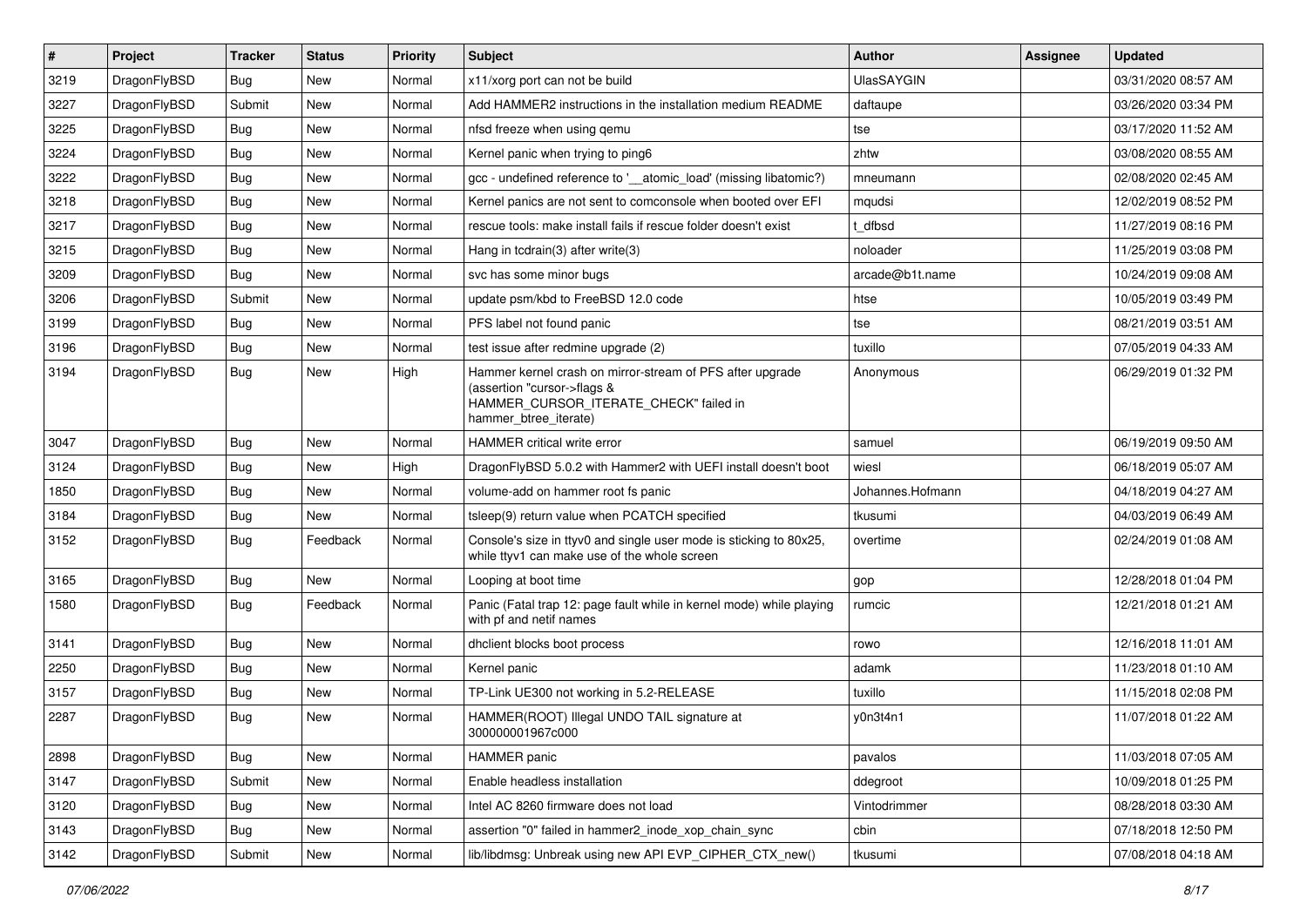| #    | Project      | <b>Tracker</b> | <b>Status</b> | <b>Priority</b> | Subject                                                                                                 | <b>Author</b>          | <b>Assignee</b> | <b>Updated</b>      |
|------|--------------|----------------|---------------|-----------------|---------------------------------------------------------------------------------------------------------|------------------------|-----------------|---------------------|
| 3139 | DragonFlyBSD | Bug            | New           | Normal          | USB Mouse Does Not Work in DragonflyBSD guest on VirtualBox                                             | chiguy1256             |                 | 06/24/2018 10:14 PM |
| 3135 | DragonFlyBSD | Submit         | <b>New</b>    | Normal          | Add EVFILT_RECV and EVFILT_SEND                                                                         | tautolog               |                 | 05/25/2018 09:59 PM |
| 3134 | DragonFlyBSD | Bug            | New           | Normal          | RFC 3021 (/31 networks) appear to be unsupported                                                        | jailbird               |                 | 05/16/2018 11:03 PM |
| 3132 | DragonFlyBSD | <b>Bug</b>     | New           | Low             | unifdef mined                                                                                           | bcallah                |                 | 04/26/2018 08:34 PM |
| 3129 | DragonFlyBSD | Bug            | <b>New</b>    | High            | Kernel panic with 5.2.0 on A2SDi-4C-HLN4F                                                               | stateless              |                 | 04/24/2018 12:50 AM |
| 1521 | DragonFlyBSD | <b>Bug</b>     | Feedback      | Normal          | amd64 2.4 livecd won't mount root at boot                                                               | bolapara               |                 | 01/28/2018 03:45 AM |
| 3117 | DragonFlyBSD | Bug            | New           | Normal          | Problem with colours if "intel" video-driver used                                                       | dpostolov              |                 | 01/07/2018 11:35 PM |
| 3116 | DragonFlyBSD | Bug            | <b>New</b>    | Normal          | da0 detects on very big volume if to _remove_usb install stick and<br>reboot on Intel NUC5PPYH          | dpostolov              |                 | 01/07/2018 09:40 PM |
| 3111 | DragonFlyBSD | Bug            | In Progress   | High            | Mouse lags every second heavily under X11                                                               | mneumann               |                 | 12/12/2017 09:46 PM |
| 3110 | DragonFlyBSD | <b>Bug</b>     | New           | Normal          | crash with ipfw3 under load                                                                             | bnegre82               |                 | 12/09/2017 06:22 AM |
| 3076 | DragonFlyBSD | <b>Bug</b>     | New           | Normal          | sys/dev/netif/ig_hal/e1000_ich8lan.c:1594: sanity checking mixup?                                       | dcb                    |                 | 10/11/2017 01:58 AM |
| 3025 | DragonFlyBSD | Bug            | New           | Normal          | sys/dev/powermng/powernow/powernow.c:284: bad comparison?                                               | dcb                    |                 | 09/23/2017 07:45 AM |
| 3052 | DragonFlyBSD | Bug            | New           | Normal          | panic DragonFly v4.8.1-RELEASE by mounting a malformed NTFS<br>image [64.000]                           | open.source@ribose.com |                 | 08/14/2017 03:22 AM |
| 3051 | DragonFlyBSD | <b>Bug</b>     | New           | Normal          | panic DragonFly v4.8.1-RELEASE by mounting a malformed NTFS<br>image [12.000]                           | open.source@ribose.com |                 | 08/14/2017 03:20 AM |
| 3049 | DragonFlyBSD | <b>Bug</b>     | New           | Normal          | panic DragonFly v4.8.1-RELEASE by mounting a malformed<br>msdosfs image [12.128]                        | open.source@ribose.com |                 | 08/14/2017 02:53 AM |
| 3011 | DragonFlyBSD | Bug            | In Progress   | Normal          | dragonfly/sys/dev/netif/re/re.c: suspicious code?                                                       | dcb                    |                 | 07/29/2017 01:26 AM |
| 3036 | DragonFlyBSD | Bug            | <b>New</b>    | Normal          | panic in icmp_redirect_start() ASSERT_IN_NETISR(0)                                                      | tautolog               |                 | 05/11/2017 07:27 PM |
| 3035 | DragonFlyBSD | <b>Bug</b>     | New           | Normal          | panic: assertion "cpu >= 0 && cpu < ncpus" failed in netisr_cpuport<br>at /usr/src/sys/net/netisr2.h:87 | masu                   |                 | 05/11/2017 01:24 AM |
| 3021 | DragonFlyBSD | <b>Bug</b>     | In Progress   | Normal          | sys/dev/drm/i915/i915_gem_stolen.c:115]: (error) Signed integer<br>overflow for expression '65535<<20'  | dcb                    |                 | 04/11/2017 12:46 PM |
| 3024 | DragonFlyBSD | Bug            | <b>New</b>    | Low             | sys/dev/netif/wi/if_wi.c:1090]: (style) Redundant condition                                             | dcb                    |                 | 04/11/2017 11:56 AM |
| 3022 | DragonFlyBSD | <b>Bug</b>     | New           | Normal          | sys/dev/netif/ath/ath/if_ath.c:2142: strange bitmask?                                                   | dcb                    |                 | 04/11/2017 11:49 AM |
| 3018 | DragonFlyBSD | <b>Bug</b>     | New           | Normal          | sys/bus/u4b/wlan/if_run.c:5464]: (style) Redundant condition                                            | dcb                    |                 | 04/11/2017 11:26 AM |
| 3006 | DragonFlyBSD | Bug            | New           | Normal          | boot0cfg: panic in kern_udev.c in function _udev_dict_set_cstr when<br>installing in VirtualBox         | MichiGreat             |                 | 04/01/2017 02:22 PM |
| 2994 | DragonFlyBSD | Bug            | New           | Normal          | Intermittent boot hangs after git: hammer - HAMMER Version 7                                            | davshao                |                 | 03/30/2017 02:06 PM |
| 2972 | DragonFlyBSD | Bug            | New           | Normal          | ipfw3 "deny to me" does not work correctly                                                              | mneumann               |                 | 12/27/2016 12:11 PM |
| 2970 | DragonFlyBSD | Bug            | New           | Normal          | kernel 4.7: "Is -I" causes panic on UDF filesystem: "bgetvp -<br>overlapping buffer"                    | peeter                 |                 | 12/21/2016 02:46 AM |
| 1307 | DragonFlyBSD | Bug            | In Progress   | Normal          | hammer tid -2 shows unexpected result                                                                   | corecode               |                 | 10/18/2016 05:29 PM |
| 2526 | DragonFlyBSD | <b>Bug</b>     | New           | Normal          | hammer cleanup doesn't run on first day of DST                                                          | pavalos                |                 | 10/18/2016 05:28 PM |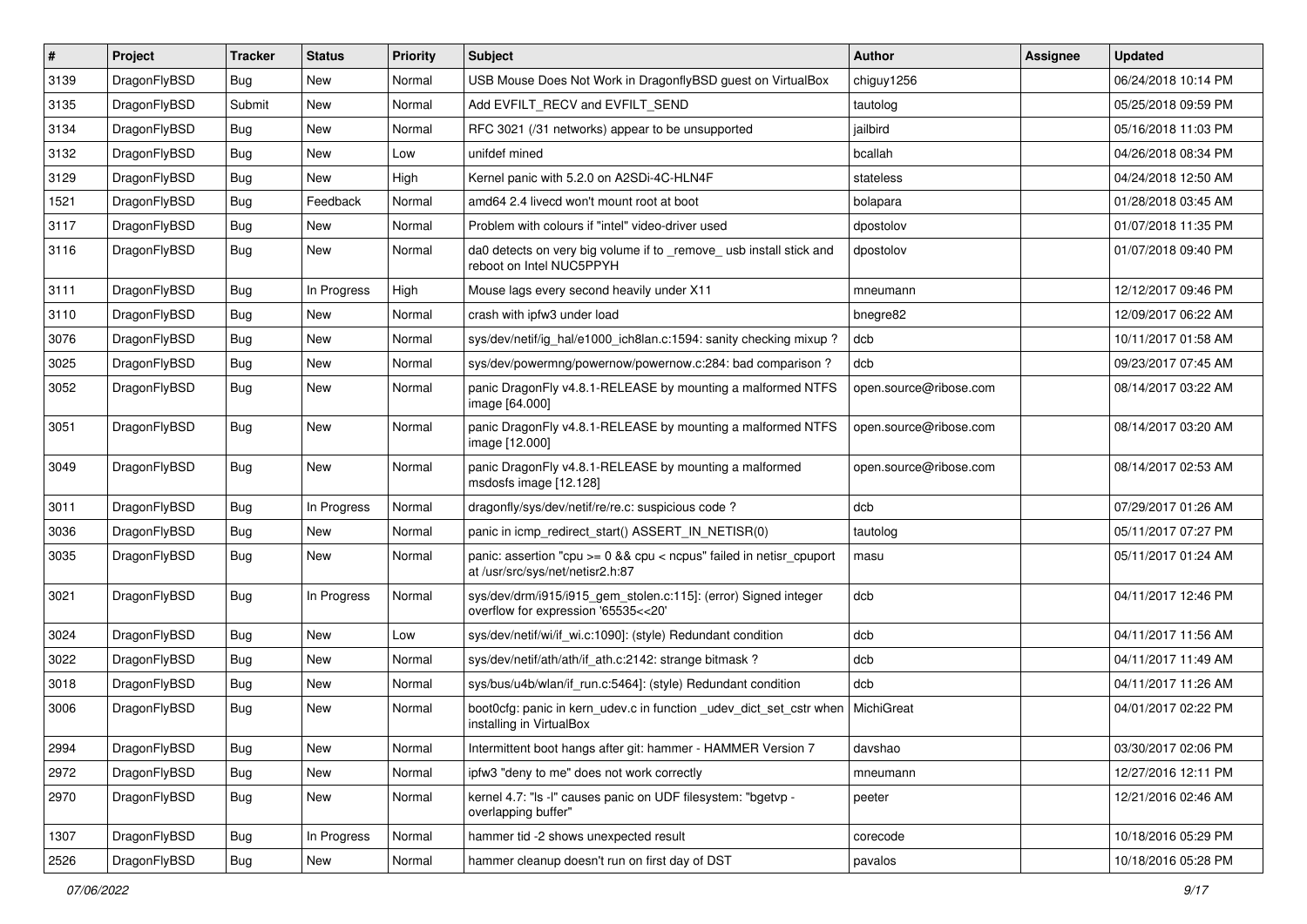| $\sharp$ | Project      | <b>Tracker</b> | <b>Status</b> | <b>Priority</b> | Subject                                                                                                       | <b>Author</b>    | Assignee | <b>Updated</b>      |
|----------|--------------|----------------|---------------|-----------------|---------------------------------------------------------------------------------------------------------------|------------------|----------|---------------------|
| 2958     | DragonFlyBSD | <b>Bug</b>     | Feedback      | Normal          | Hammer FS dies during pruning after massive write load                                                        | neilb            |          | 10/11/2016 04:20 AM |
| 2957     | DragonFlyBSD | Bug            | Feedback      | Normal          | swapoff -a followed by swapon -a doesn't give your swap back                                                  | neilb            |          | 10/09/2016 04:17 AM |
| 2915     | DragonFlyBSD | <b>Bug</b>     | New           | High            | Hammer mirror-copy problem                                                                                    | t dfbsd          |          | 08/25/2016 05:28 AM |
| 2936     | DragonFlyBSD | <b>Bug</b>     | New           | Normal          | loader.efi crashes while loading kernel                                                                       | spaceille        |          | 08/20/2016 06:17 AM |
| 2933     | DragonFlyBSD | Submit         | <b>New</b>    | Normal          | Remove unix domain socket support from cat(1)                                                                 | sevan            |          | 08/01/2016 08:10 PM |
| 2931     | DragonFlyBSD | <b>Bug</b>     | New           | Low             | 'gdb' of 'vkernel' unable to print backtrace                                                                  | tofergus         |          | 07/26/2016 01:51 PM |
| 2930     | DragonFlyBSD | Bug            | New           | High            | 'objcache' causes panic during 'nfs_readdir'                                                                  | tofergus         |          | 07/26/2016 01:09 PM |
| 2924     | DragonFlyBSD | <b>Bug</b>     | <b>New</b>    | Normal          | cat -v fails to tag characters in extended table with M- prefix with<br>some locales                          | sevan            |          | 07/11/2016 07:18 AM |
| 2878     | DragonFlyBSD | <b>Bug</b>     | New           | Low             | [fix] CCVER problem when using clang and cpu extensions<br>(intrinsics)                                       | arcade@b1t.name  |          | 06/24/2016 04:25 AM |
| 2891     | DragonFlyBSD | Bug            | <b>New</b>    | Normal          | Kernel panic in IEEE802.11 related code                                                                       | shamaz           |          | 05/29/2016 05:49 PM |
| 2890     | DragonFlyBSD | Bug            | <b>New</b>    | Normal          | not able to boot usb installer on Toshiba Chromebook 2                                                        | johnnywhishbone  |          | 02/22/2016 03:42 AM |
| 2892     | DragonFlyBSD | <b>Bug</b>     | New           | Normal          | swap pager:indefinite wait bufferf error                                                                      | Ihmwzy           |          | 02/21/2016 10:32 PM |
| 2887     | DragonFlyBSD | Bug            | New           | Low             | Missing extattr_namespace_to_string and<br>extattr string to namespace functions                              | rubenk           |          | 02/06/2016 05:09 AM |
| 2886     | DragonFlyBSD | Bug            | <b>New</b>    | Normal          | dragonfly mail agent: sending a testmail causes high system load                                              | worf             |          | 02/05/2016 05:53 AM |
| 2882     | DragonFlyBSD | Bug            | <b>New</b>    | Low             | bridge sends packets from individual interfaces                                                               | arcade@b1t.name  |          | 01/09/2016 12:43 PM |
| 2881     | DragonFlyBSD | Bug            | New           | Normal          | Pulseaudio hangs/resets system when starting X11                                                              | mneumann         |          | 01/09/2016 03:08 AM |
| 2877     | DragonFlyBSD | Bug            | <b>New</b>    | Low             | sed fails when working with UTF-8 locale and non-UTF symbols                                                  | arcade@b1t.name  |          | 12/30/2015 11:20 AM |
| 2674     | DragonFlyBSD | Bug            | New           | Normal          | <b>GPT Support</b>                                                                                            | ftigeot          |          | 12/28/2015 02:54 PM |
| 2874     | DragonFlyBSD | Bug            | New           | Normal          | make world DESTDIR=/emptydir fails                                                                            | pascii           |          | 12/25/2015 07:04 AM |
| 2863     | DragonFlyBSD | Bug            | <b>New</b>    | Normal          | HAMMER synch tid is zero                                                                                      | shamaz           |          | 12/12/2015 11:24 PM |
| 2859     | DragonFlyBSD | Bug            | New           | Low             | Installer configuration menu always highlights "Select timezone", no<br>matter which step was last completed. | cgag             |          | 12/02/2015 01:54 PM |
| 2858     | DragonFlyBSD | <b>Bug</b>     | New           | Low             | Installer "Local or UTC" question should have "No" selected by<br>default.                                    | cgag             |          | 12/02/2015 01:18 PM |
| 2857     | DragonFlyBSD | Bug            | <b>New</b>    | Normal          | hammer stalls via bitcoin-qt                                                                                  | tkusumi          |          | 11/30/2015 06:52 AM |
| 2835     | DragonFlyBSD | Bug            | New           | Normal          | /usr/include/c++/5.0/bits/c++locale.h likes<br>POSIX_C_SOURCE>=200809                                         | davshao          |          | 11/18/2015 03:40 AM |
| 2840     | DragonFlyBSD | Bug            | New           | Normal          | wrong voltage is reported                                                                                     | yellowrabbit2010 |          | 09/11/2015 06:09 PM |
| 2820     | DragonFlyBSD | Bug            | New           | Normal          | TP-Link USB Wi-Fi adapter cannot be reattached to the system                                                  | shamaz           |          | 05/22/2015 09:45 PM |
| 2816     | DragonFlyBSD | <b>Bug</b>     | New           | Normal          | A multitasking process being debugged can get stuck                                                           | phma             |          | 05/19/2015 03:57 AM |
| 2812     | DragonFlyBSD | <b>Bug</b>     | <b>New</b>    | Normal          | Panic on Intel DE3815TYKHE                                                                                    | tmorp            |          | 05/14/2015 03:14 PM |
| 2809     | DragonFlyBSD | <b>Bug</b>     | New           | Normal          | hammer mirror-stream                                                                                          | masu             |          | 04/10/2015 12:33 AM |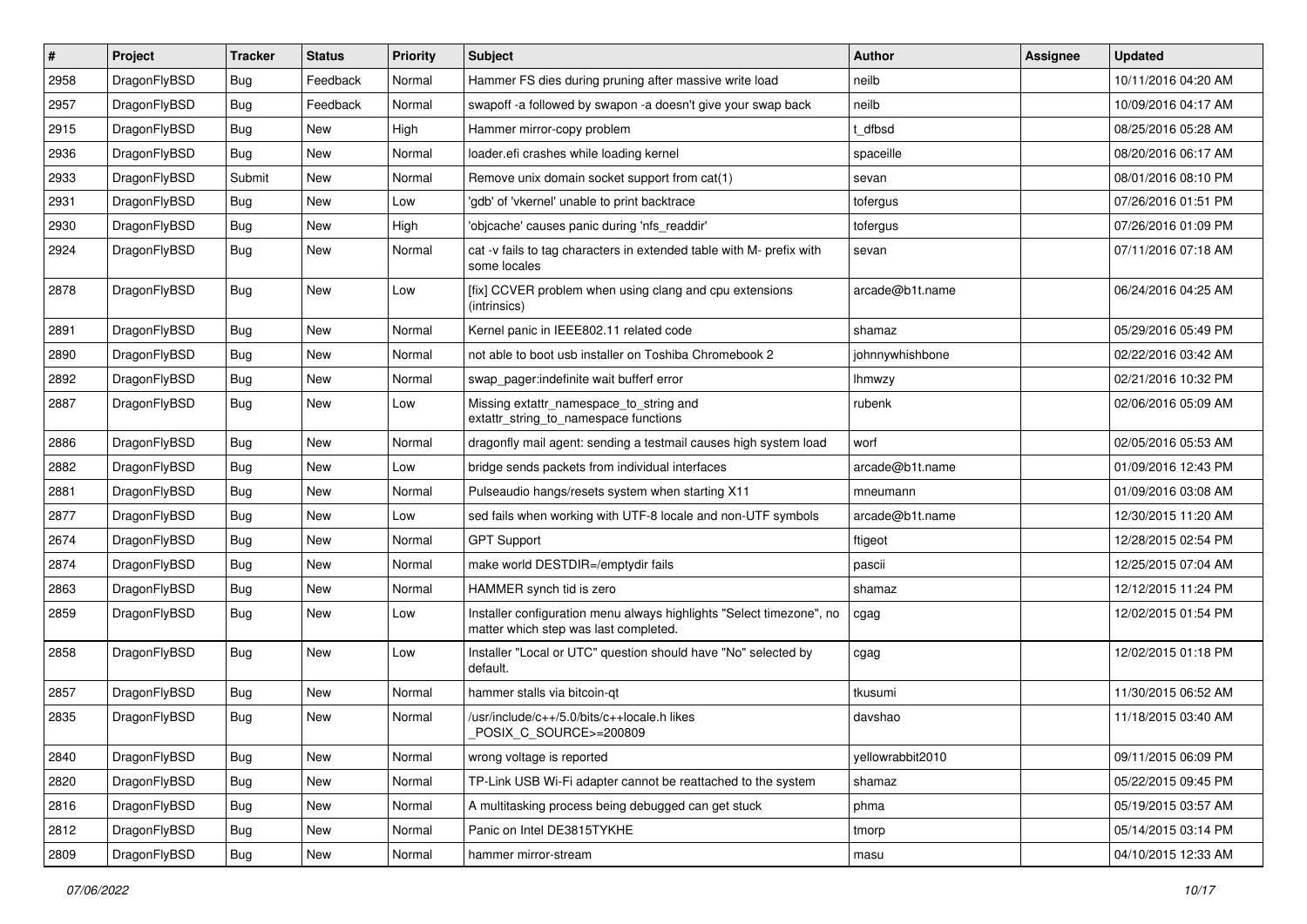| $\vert$ # | <b>Project</b> | <b>Tracker</b> | <b>Status</b> | <b>Priority</b> | <b>Subject</b>                                                                                   | Author        | Assignee | <b>Updated</b>      |
|-----------|----------------|----------------|---------------|-----------------|--------------------------------------------------------------------------------------------------|---------------|----------|---------------------|
| 2803      | DragonFlyBSD   | Bug            | New           | Normal          | HAMMER: Warning: UNDO area too small!                                                            | ftigeot       |          | 03/11/2015 03:42 PM |
| 2802      | DragonFlyBSD   | Bug            | New           | Normal          | USB Wifi urtwn0 crash from cd boot                                                               | opvalues      |          | 03/10/2015 01:07 AM |
| 2799      | DragonFlyBSD   | <b>Bug</b>     | <b>New</b>    | Normal          | Fatal trap 12 caused by moused(8) -p /dev/cual0                                                  | opvalues      |          | 03/04/2015 11:01 PM |
| 2790      | DragonFlyBSD   | Submit         | New           | Low             | filedesc softrefs increment code factoring                                                       | dclink        |          | 02/21/2015 04:00 AM |
| 2788      | DragonFlyBSD   | <b>Bug</b>     | New           | Normal          | ioctl GSLICEINFO: Not working for vnode slice                                                    | mneumann      |          | 02/12/2015 07:49 AM |
| 1672      | DragonFlyBSD   | <b>Bug</b>     | Feedback      | Normal          | panic (trap 12) around btree search() in 2.4.1-RELEASE                                           | floid         |          | 01/19/2015 03:36 AM |
| 1634      | DragonFlyBSD   | <b>Bug</b>     | <b>New</b>    | Normal          | panic: spin lock: 0xe4ad1320, indefinitive wait!                                                 | elekktretterr |          | 01/19/2015 03:21 AM |
| 1560      | DragonFlyBSD   | Bug            | Feedback      | Normal          | Unable to modify partition table on ThinkPad T61p during install                                 | rehsack       |          | 01/15/2015 08:57 AM |
| 979       | DragonFlyBSD   | <b>Bug</b>     | Feedback      | Normal          | Failure-prone USB mass storage (SB600? msdosfs? CAM?)                                            | floid         |          | 01/15/2015 08:38 AM |
| 846       | DragonFlyBSD   | <b>Bug</b>     | Feedback      | Normal          | USB bugs:usb mouse can't used!                                                                   | frankning     |          | 01/15/2015 08:36 AM |
| 1456      | DragonFlyBSD   | <b>Bug</b>     | Feedback      | Normal          | Microsoft wireless desktop problems                                                              | elekktretterr |          | 01/15/2015 08:34 AM |
| 1194      | DragonFlyBSD   | Bug            | New           | Normal          | SCSI errors while trying to copy photos from my camera                                           | elekktretterr |          | 01/14/2015 04:39 PM |
| 2617      | DragonFlyBSD   | <b>Bug</b>     | Feedback      | Normal          | Possible issue with wireless mouse on 3.6 release                                                | FilippoMo     |          | 01/14/2015 03:42 PM |
| 2738      | DragonFlyBSD   | <b>Bug</b>     | <b>New</b>    | Normal          | Hammer: Strange behavior when trying to recover old version of<br>moved file                     | roland        |          | 11/20/2014 08:02 AM |
| 2731      | DragonFlyBSD   | <b>Bug</b>     | In Progress   | Normal          | Screen full of random colors when starting Xorg with Intel Haswell<br>HD Graphics P4600          | ikatzmaier    |          | 11/12/2014 04:08 PM |
| 2712      | DragonFlyBSD   | <b>Bug</b>     | New           | Normal          | connect(2) returns EINVAL when retrying after ECONNREFUSED                                       | jorisgio      |          | 08/14/2014 05:31 PM |
| 2688      | DragonFlyBSD   | Bug            | New           | Normal          | 67613368bdda7 Fix wrong checks for U4B presence Asrock Z77M<br>difficulty detecting USB keyboard | davshao       |          | 06/28/2014 07:08 PM |
| 2687      | DragonFlyBSD   | <b>Bug</b>     | <b>New</b>    | Normal          | natacontrol software RAID in installer                                                           | csmelosky     |          | 06/22/2014 12:03 PM |
| 2680      | DragonFlyBSD   | Bug            | <b>New</b>    | Low             | boot0cfg update makes box unbootable                                                             | herrgard      |          | 06/10/2014 06:02 AM |
| 2489      | DragonFlyBSD   | Bug            | <b>New</b>    | Normal          | nmalloc doesn't cache VA for allocations > 8KB                                                   | vsrinivas     |          | 06/10/2014 05:51 AM |
| 2490      | DragonFlyBSD   | Bug            | <b>New</b>    | Normal          | nmalloc should color addresses to avoid cache bank conflictsw                                    | vsrinivas     |          | 06/10/2014 05:51 AM |
| 2329      | DragonFlyBSD   | Bug            | New           | Normal          | ibm x3550 & acpi                                                                                 | ano           |          | 06/03/2014 11:37 AM |
| 2629      | DragonFlyBSD   | Bug            | New           | Normal          | Replace gcc44 with llvm34, clang34, and libc++                                                   | tuxillo       |          | 06/02/2014 02:30 PM |
| 1592      | DragonFlyBSD   | Bug            | Feedback      | Normal          | AcpiOSUnmapMemory: Warning, deallocation did not track<br>allocation.                            | eocallaghan   |          | 06/02/2014 07:45 AM |
| 1330      | DragonFlyBSD   | <b>Bug</b>     | Feedback      | Normal          | Hammer, usb disk, SYNCHRONIZE CACHE failure                                                      | josepht       |          | 06/02/2014 04:56 AM |
| 570       | DragonFlyBSD   | Bug            | Feedback      | Normal          | 1.8.x: ACPI problems                                                                             | qhwt+dfly     |          | 06/02/2014 03:45 AM |
| 2652      | DragonFlyBSD   | <b>Bug</b>     | New           | Normal          | 189a0ff3761b47  ix: Implement MSI-X support locks up Lenovo<br>S10 Intel Atom n270               | davshao       |          | 05/14/2014 01:55 AM |
| 1695      | DragonFlyBSD   | Bug            | <b>New</b>    | Normal          | NFS-related system breakdown                                                                     | Anonymous     |          | 04/10/2014 12:35 AM |
| 2657      | DragonFlyBSD   | Bug            | <b>New</b>    | High            | Needs acl to migrate our servers                                                                 | ferney        |          | 03/31/2014 11:37 AM |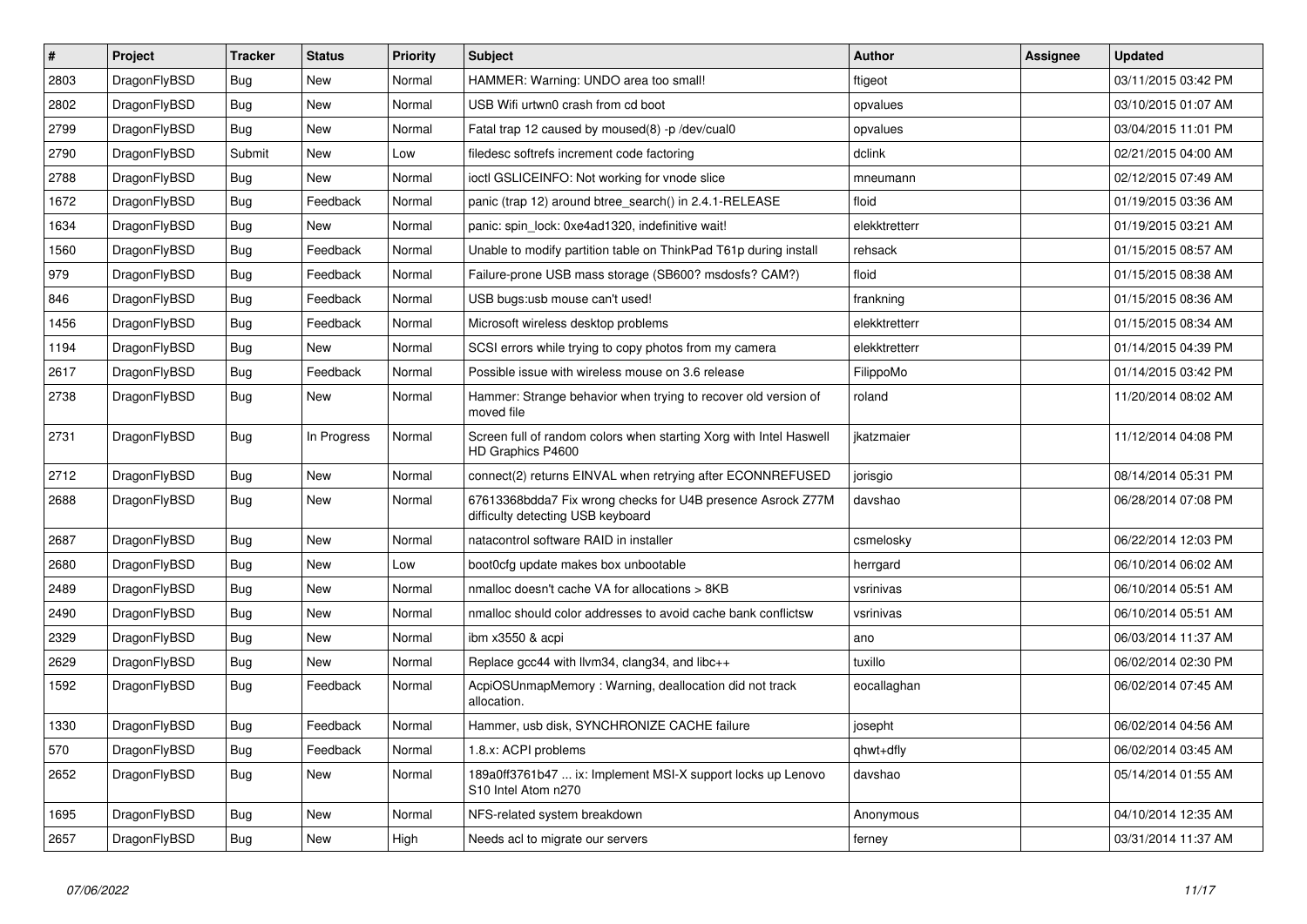| $\sharp$ | Project      | <b>Tracker</b> | <b>Status</b> | <b>Priority</b> | Subject                                                                                                        | <b>Author</b>     | Assignee | <b>Updated</b>      |
|----------|--------------|----------------|---------------|-----------------|----------------------------------------------------------------------------------------------------------------|-------------------|----------|---------------------|
| 2473     | DragonFlyBSD | Bug            | New           | Normal          | Kernel crash when trying to up the wpi0 device (Dfly<br>v3.3.0.758.g47388-DEVELOPMENT)                         | tomaz             |          | 02/24/2014 08:50 AM |
| 2619     | DragonFlyBSD | Bug            | <b>New</b>    | Normal          | DragonFly 3.6 can't be installed on a 6TB volume                                                               | ftigeot           |          | 02/23/2014 11:55 PM |
| 285      | DragonFlyBSD | <b>Bug</b>     | Feedback      | Low             | interrupt latency with re without ip address configured                                                        | thomas.nikolajsen |          | 02/20/2014 10:30 AM |
| 2645     | DragonFlyBSD | Bug            | New           | Normal          | panic with dsched fq and ioprio                                                                                | jyoung15          |          | 02/20/2014 07:29 AM |
| 1246     | DragonFlyBSD | <b>Bug</b>     | New           | Normal          | bad resolution (monitor desync) with livedvd                                                                   | Przem0l           |          | 02/18/2014 06:29 AM |
| 989      | DragonFlyBSD | Bug            | New           | Normal          | installer/fdisk trouble with wrapped values                                                                    | Discodestroyer    |          | 02/18/2014 06:27 AM |
| 1185     | DragonFlyBSD | <b>Bug</b>     | New           | High            | need a tool to merge changes into /etc                                                                         | wa1ter            |          | 02/18/2014 06:02 AM |
| 1193     | DragonFlyBSD | <b>Bug</b>     | New           | Normal          | kernel doesn't recognize cdrom drive                                                                           | nonsolosoft       |          | 01/25/2014 09:11 PM |
| 2626     | DragonFlyBSD | Bug            | <b>New</b>    | Normal          | iwn driver drops with error: "firmware error 'iwn_intr: fatal firmware<br>error"                               | rodyaj            |          | 01/09/2014 05:50 AM |
| 2622     | DragonFlyBSD | Bug            | <b>New</b>    | Normal          | VAIO FIT15E fn keys support                                                                                    | nonsolosoft       |          | 12/31/2013 01:31 AM |
| 2621     | DragonFlyBSD | Bug            | New           | Normal          | core dump using cdrom                                                                                          | nonsolosoft       |          | 12/27/2013 12:43 AM |
| 2620     | DragonFlyBSD | <b>Bug</b>     | New           | Normal          | moused problem                                                                                                 | FilippoMo         |          | 12/20/2013 10:32 AM |
| 2618     | DragonFlyBSD | Bug            | New           | Normal          | mouse problem on RELEASE-3_6_0                                                                                 | FilippoMo         |          | 12/20/2013 03:26 AM |
| 2556     | DragonFlyBSD | <b>Bug</b>     | Feedback      | Normal          | DragonFly v3.5.0.81.gd3479 - Process signal weirdness                                                          | tuxillo           |          | 12/17/2013 03:48 PM |
| 2611     | DragonFlyBSD | <b>Bug</b>     | New           | Normal          | Change in IP address results in network not working                                                            | phma              |          | 12/05/2013 07:55 PM |
| 2609     | DragonFlyBSD | Bug            | New           | Normal          | master: panic: assertion<br>"LWKT_TOKEN_HELD_ANY(vm_object_token(object))" failed in<br>swp_pager_lookup       | thomas.nikolajsen |          | 11/28/2013 11:36 AM |
| 2604     | DragonFlyBSD | Bug            | New           | Normal          | dell laptop does not boot with LATEST                                                                          | isenmann          |          | 11/20/2013 02:07 AM |
| 2598     | DragonFlyBSD | Bug            | New           | Normal          | i386 via USB Booting                                                                                           | mbzadegan         |          | 10/21/2013 02:28 AM |
| 2595     | DragonFlyBSD | Bug            | New           | Normal          | DragonFly 3.4.3 crashes on SUN Blade X6250 with Qlogic ISP 2432<br>FC card                                     | Turvamies         |          | 10/07/2013 11:53 AM |
| 2586     | DragonFlyBSD | Bug            | New           | Normal          | pf: "modulate" state seems problematic                                                                         | srussell          |          | 09/25/2013 07:36 PM |
| 2569     | DragonFlyBSD | Bug            | <b>New</b>    | Normal          | ctime NFS                                                                                                      | ferney            |          | 08/11/2013 04:35 AM |
| 2568     | DragonFlyBSD | Bug            | New           | Normal          | AHCI panic                                                                                                     | josepht           |          | 06/07/2013 05:52 PM |
| 2565     | DragonFlyBSD | Bug            | <b>New</b>    | Normal          | "ifconfig ix0 up" panic                                                                                        | Itpig402a         |          | 06/03/2013 05:46 AM |
| 2557     | DragonFlyBSD | Bug            | New           | Normal          | stock 3.4.1 kernel halts during booting if dm and dm_target_crypt<br>are loaded and RAID controller is present | phma              |          | 05/12/2013 10:38 PM |
| 2552     | DragonFlyBSD | Bug            | New           | Low             | hammer recovery should indicate progress                                                                       | phma              |          | 05/03/2013 12:13 AM |
| 2547     | DragonFlyBSD | Bug            | New           | High            | crashed while doing a dry run of pkg rolling-replace                                                           | phma              |          | 04/18/2013 10:40 PM |
| 2136     | DragonFlyBSD | <b>Bug</b>     | New           | Normal          | socketpair() doesn't free file descriptors on copyout failure                                                  | vsrinivas         |          | 04/05/2013 09:13 AM |
| 2535     | DragonFlyBSD | <b>Bug</b>     | <b>New</b>    | Normal          | Imap processes apparentlt blocked on disk I/O                                                                  | ftigeot           |          | 04/02/2013 09:31 AM |
| 2529     | DragonFlyBSD | <b>Bug</b>     | New           | Low             | Sundance network adapter is not detected and attached                                                          | kworr             |          | 03/25/2013 02:29 AM |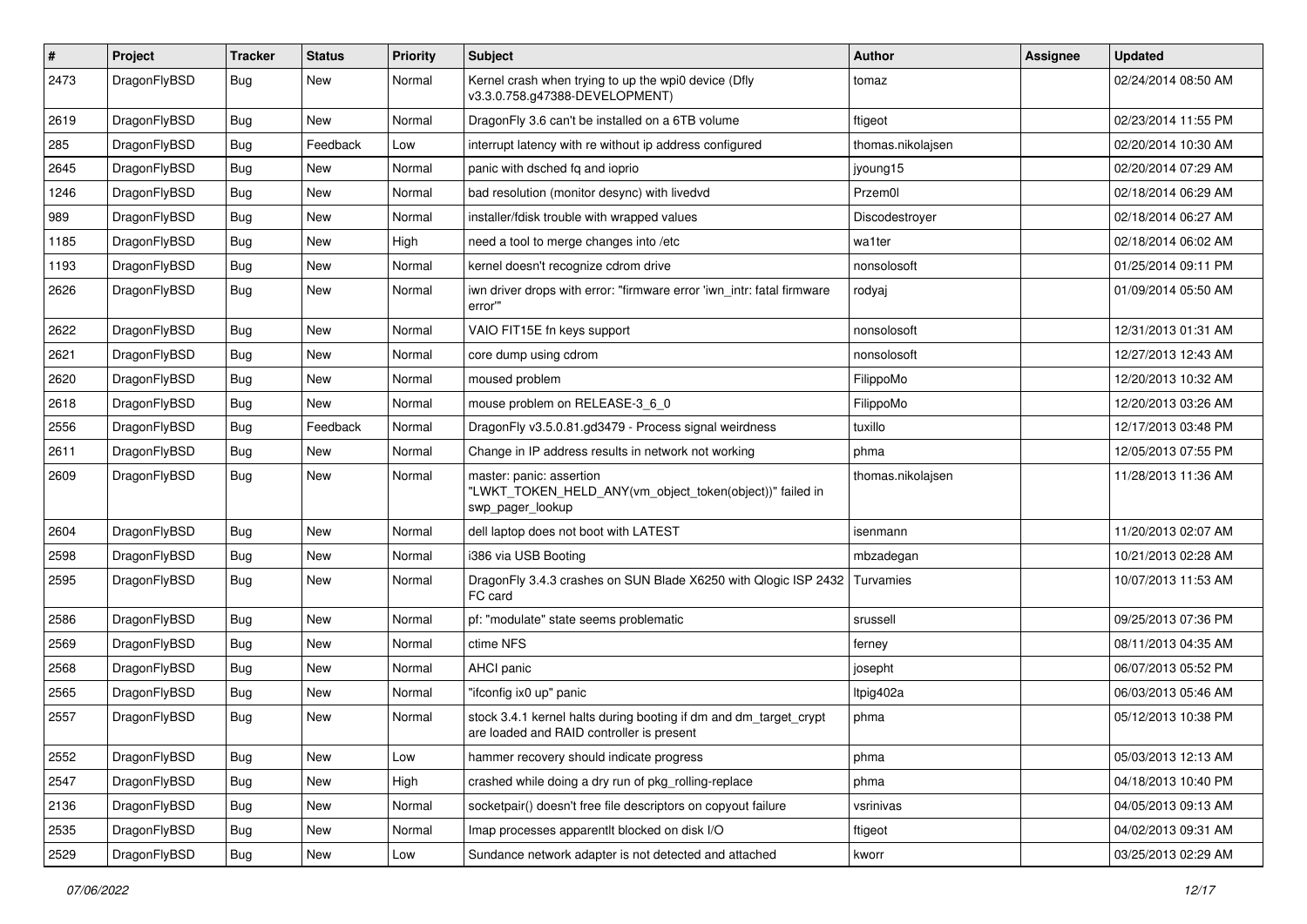| $\sharp$ | Project      | <b>Tracker</b> | <b>Status</b> | <b>Priority</b> | Subject                                                                                                                      | <b>Author</b>     | Assignee | <b>Updated</b>      |
|----------|--------------|----------------|---------------|-----------------|------------------------------------------------------------------------------------------------------------------------------|-------------------|----------|---------------------|
| 2531     | DragonFlyBSD | Bug            | New           | Normal          | camcontrol fails to disable APM                                                                                              | m.lombardi85      |          | 03/23/2013 12:28 PM |
| 1824     | DragonFlyBSD | Bug            | Feedback      | Normal          | kernel panic, x86, 2.7.3.859.ge5104                                                                                          | akirchhoff135014  |          | 03/10/2013 07:49 AM |
| 1668     | DragonFlyBSD | Bug            | Feedback      | Normal          | Power button not working                                                                                                     | elekktretterr     |          | 03/10/2013 06:22 AM |
| 1250     | DragonFlyBSD | <b>Bug</b>     | Feedback      | Normal          | Panic upon plugging an USB flash drive into the machine                                                                      | rumcic            |          | 03/10/2013 05:17 AM |
| 1249     | DragonFlyBSD | Bug            | Feedback      | Normal          | panic: ffs_vfree: freeing free inode                                                                                         | rumcic            |          | 03/10/2013 05:13 AM |
| 1489     | DragonFlyBSD | Bug            | Feedback      | Normal          | panic: ufs dirbad: bad dir                                                                                                   | rumcic            |          | 03/10/2013 04:34 AM |
| 1502     | DragonFlyBSD | Bug            | In Progress   | Normal          | Lock while deleting files from nohistory HAMMER directories                                                                  | hasso             |          | 03/10/2013 04:28 AM |
| 1563     | DragonFlyBSD | <b>Bug</b>     | Feedback      | Normal          | reset(1) doesn't reset terminal to the defaults                                                                              | hasso             |          | 03/10/2013 04:17 AM |
| 1144     | DragonFlyBSD | <b>Bug</b>     | Feedback      | Normal          | Incorrect clock under KVM                                                                                                    | msylvan           |          | 03/09/2013 01:17 PM |
| 725      | DragonFlyBSD | Bug            | In Progress   | Low             | 'make distribution' fails w/'ro' /usr/obj                                                                                    | c.turner          |          | 03/09/2013 01:01 PM |
| 331      | DragonFlyBSD | <b>Bug</b>     | In Progress   | Normal          | ftpsesame (aka Bridging S01E03)                                                                                              | bastyaelvtars     |          | 03/09/2013 12:28 PM |
| 2520     | DragonFlyBSD | Bug            | <b>New</b>    | Normal          | panic: assertion "IS_SERIALIZED((ifp->if_serializer))" failed in<br>if_default_serialize_assert at /usr/src/sys/net/if.c:437 | ano               |          | 03/09/2013 12:14 AM |
| 2493     | DragonFlyBSD | <b>Bug</b>     | New           | Normal          | vidcontrol: invalid video mode name                                                                                          | Svarov            |          | 01/24/2013 09:55 AM |
| 2288     | DragonFlyBSD | Bug            | Feedback      | Normal          | Random IO performance loss introduced since January 1st                                                                      | lentferj          |          | 01/23/2013 04:21 PM |
| 2396     | DragonFlyBSD | Bug            | Feedback      | High            | Latest 3.1 development version core dumps while destroying master<br><b>PFS</b>                                              | sgeorge           |          | 01/23/2013 04:10 PM |
| 2436     | DragonFlyBSD | <b>Bug</b>     | New           | Normal          | panic: assertion "lp->lwp_qcpu == dd->cpuid" failed in<br>dfly_acquire_curproc                                               | thomas.nikolajsen |          | 01/23/2013 11:07 AM |
| 2499     | DragonFlyBSD | Bug            | In Progress   | Urgent          | DRAGONFLY_3_2 lockd not responding correctly                                                                                 | Nerzhul           |          | 01/22/2013 12:47 PM |
| 2453     | DragonFlyBSD | Bug            | New           | Normal          | panic: assertion "gd->gd_spinlocks == 0" failed                                                                              | Johannes.Hofmann  |          | 11/12/2012 12:54 PM |
| 2444     | DragonFlyBSD | Bug            | New           | Normal          | Crash during Hammer overnight cleanup                                                                                        | justin            |          | 11/04/2012 07:58 AM |
| 2434     | DragonFlyBSD | Bug            | New           | Normal          | BTX Halted - Boot fails on USB/GUI                                                                                           | lucmv             |          | 10/17/2012 08:12 PM |
| 1525     | DragonFlyBSD | <b>Bug</b>     | New           | Normal          | boehm-gc problems                                                                                                            | hasso             |          | 10/13/2012 07:13 PM |
| 2430     | DragonFlyBSD | Bug            | New           | Normal          | Alternate Password Hash method                                                                                               | robin.carey1      |          | 10/07/2012 06:28 AM |
| 2421     | DragonFlyBSD | Bug            | <b>New</b>    | High            | Kernel panic: vm_fault: page 0xc0f70000 not busy!                                                                            | lentferj          |          | 10/03/2012 08:16 AM |
| 2423     | DragonFlyBSD | <b>Bug</b>     | New           | Urgent          | After multiple panics/locks, hitting KKASSERT in<br>hammer init cursor                                                       | rumcic            |          | 09/18/2012 02:28 AM |
| 2182     | DragonFlyBSD | Bug            | New           | Normal          | if msk PHY FIFO underrun/overflow                                                                                            | nonsolosoft       |          | 09/03/2012 06:39 AM |
| 2296     | DragonFlyBSD | <b>Bug</b>     | In Progress   | High            | panic: assertion "m->wire count > 0" failed                                                                                  | thomas.nikolajsen |          | 08/30/2012 06:09 AM |
| 2412     | DragonFlyBSD | <b>Bug</b>     | New           | Normal          | wlan0 fails to get address via dhclient                                                                                      | nonsolosoft       |          | 08/30/2012 05:55 AM |
| 2403     | DragonFlyBSD | <b>Bug</b>     | <b>New</b>    | Low             | newfs -E doesn't handle /dev/serno device names properly                                                                     | ftigeot           |          | 08/17/2012 05:07 AM |
| 2369     | DragonFlyBSD | Bug            | New           | Normal          | panic: Bad link elm 0xffffffe07edf6068 next->prev != elm                                                                     | jaydg             |          | 08/15/2012 03:04 AM |
| 2347     | DragonFlyBSD | <b>Bug</b>     | Feedback      | High            | Hammer PFSes destroy does not give back full space allocated to<br><b>PFS</b>                                                | sgeorge           |          | 07/19/2012 01:11 AM |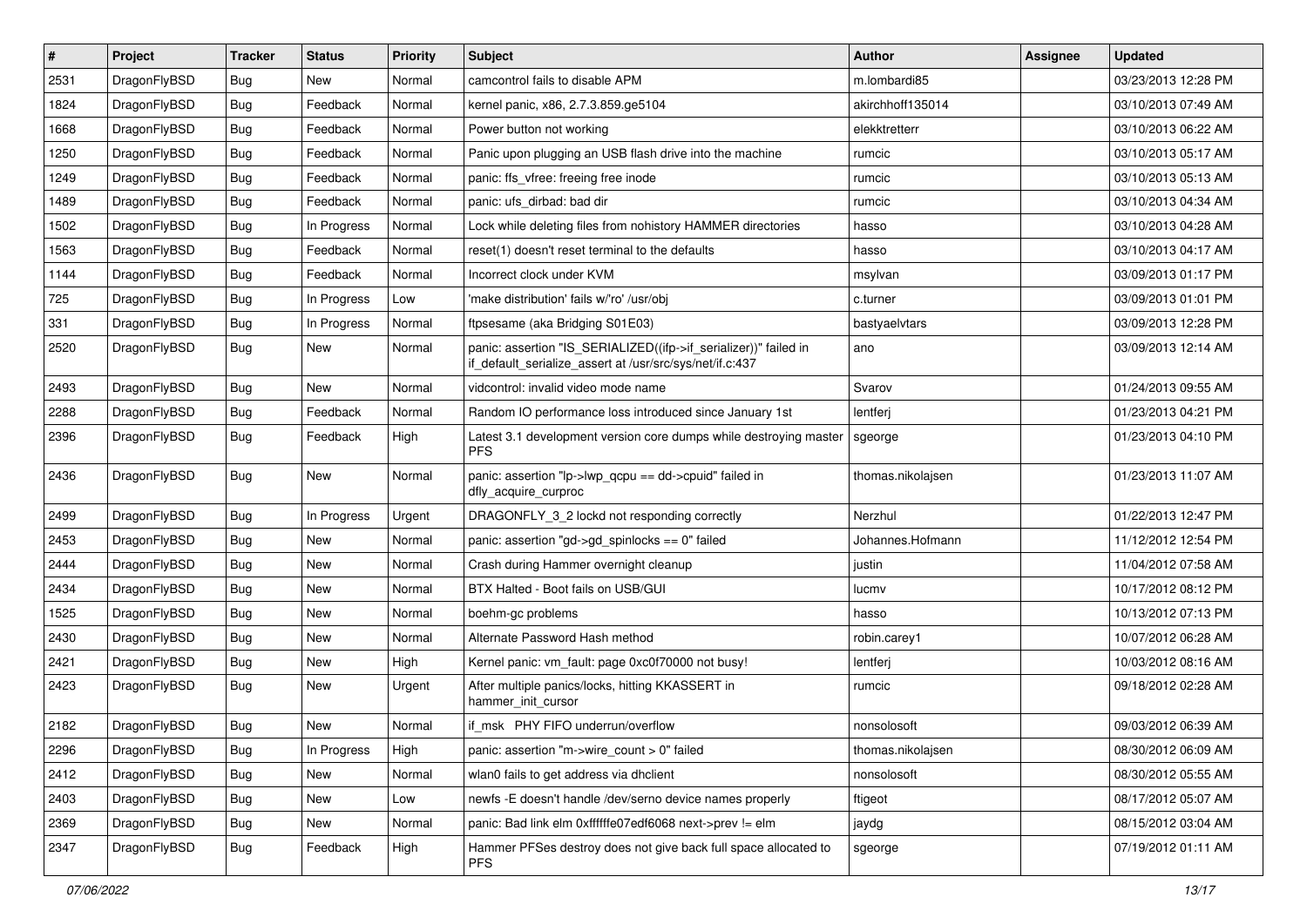| $\pmb{\#}$ | Project      | <b>Tracker</b> | <b>Status</b> | <b>Priority</b> | Subject                                                                                                    | Author        | Assignee | <b>Updated</b>      |
|------------|--------------|----------------|---------------|-----------------|------------------------------------------------------------------------------------------------------------|---------------|----------|---------------------|
| 2084       | DragonFlyBSD | Bug            | <b>New</b>    | Normal          | DFBSD v2.11.0.242.g4d317 - panic: zone: entry not free                                                     | tuxillo       |          | 07/03/2012 01:23 AM |
| 2389       | DragonFlyBSD | Bug            | <b>New</b>    | Normal          | computer crashed while listing processes                                                                   | phma          |          | 06/18/2012 02:49 PM |
| 2387       | DragonFlyBSD | Bug            | New           | Normal          | hammer ignores -t during dedup                                                                             | phma          |          | 06/17/2012 12:30 PM |
| 2371       | DragonFlyBSD | Bug            | <b>New</b>    | Normal          | Timezone problem with America/Sao_Paulo                                                                    | raitech       |          | 05/17/2012 01:42 PM |
| 2061       | DragonFlyBSD | Bug            | New           | Normal          | USB keyboard boot panic                                                                                    | sjg           |          | 05/04/2012 12:20 AM |
| 2316       | DragonFlyBSD | Bug            | New           | Normal          | Ungraceful invalid password handling for adding a new user in the<br>installer                             | rune          |          | 04/27/2012 11:23 PM |
| 2351       | DragonFlyBSD | <b>Bug</b>     | In Progress   | Normal          | DFBSD v3.1.0.579.g44ccf - Stuck during startup, random freezes                                             | tuxillo       |          | 04/24/2012 08:21 AM |
| 2345       | DragonFlyBSD | Bug            | In Progress   | Normal          | DFBSD v3.1.0.457.gd679f - NFS panic on diskless station                                                    | tuxillo       |          | 04/07/2012 05:22 PM |
| 2090       | DragonFlyBSD | <b>Bug</b>     | Feedback      | Normal          | snd_hda does not support headphone automute                                                                | justin        |          | 03/29/2012 08:03 PM |
| 2331       | DragonFlyBSD | <b>Bug</b>     | New           | Normal          | reading mouse mode from unopen file descriptor hangs mouse<br>driver                                       | phma          |          | 03/14/2012 09:43 AM |
| 2324       | DragonFlyBSD | <b>Bug</b>     | New           | Normal          | natacotrol support > 2TB not working even after the ftigeot patch                                          | zenny         |          | 03/03/2012 01:00 AM |
| 1669       | DragonFlyBSD | <b>Bug</b>     | In Progress   | Normal          | Drive wont open using button                                                                               | elekktretterr |          | 02/29/2012 12:05 PM |
| 1860       | DragonFlyBSD | Bug            | Feedback      | Normal          | Panic while creating UFS fs on vn(4) for initrd                                                            | matthias      |          | 02/29/2012 07:16 AM |
| 2081       | DragonFlyBSD | <b>Bug</b>     | Feedback      | Normal          | Panic on device "detach" / "failure"                                                                       | vsrinivas     |          | 02/29/2012 07:11 AM |
| 2319       | DragonFlyBSD | Bug            | New           | Normal          | crypt/passwd forward compat                                                                                | c.turner1     |          | 02/28/2012 12:39 PM |
| 2311       | DragonFlyBSD | Bug            | <b>New</b>    | Normal          | Xorg crash having something to do with drm                                                                 | phma          |          | 02/22/2012 09:59 AM |
| 2297       | DragonFlyBSD | <b>Bug</b>     | New           | Normal          | strange NFS (client) error messages / problems                                                             | Anonymous     |          | 02/19/2012 02:59 PM |
| 2308       | DragonFlyBSD | Bug            | <b>New</b>    | Normal          | System freeze when unloading snd_hda                                                                       | jaydg         |          | 02/19/2012 07:15 AM |
| 2306       | DragonFlyBSD | <b>Bug</b>     | New           | Normal          | a crash starts the kernel debugger in text mode, but just reboots in X                                     | phma          |          | 02/11/2012 08:02 PM |
| 2292       | DragonFlyBSD | Bug            | New           | Normal          | re interface with jumbo frames (mtu larger than 1500) hangs after<br>some traffic                          | Anonymous     |          | 01/31/2012 12:11 AM |
| 2283       | DragonFlyBSD | Bug            | <b>New</b>    | Normal          | DFBSD DragonFly v2.13.0.957.g4f459 - pmap_release: page<br>should already be gone 0xc27120bc               | tuxillo       |          | 01/23/2012 03:03 AM |
| 2141       | DragonFlyBSD | <b>Bug</b>     | <b>New</b>    | Urgent          | loader and/or documentation broken                                                                         | sjg           |          | 01/20/2012 10:51 AM |
| 2282       | DragonFlyBSD | <b>Bug</b>     | In Progress   | Normal          | gdb segfaults with certain corefiles                                                                       | tuxillo       |          | 01/18/2012 04:40 PM |
| 2254       | DragonFlyBSD | Bug            | New           | Normal          | panic: assertion "ref < &td->td_toks_end" failed in lwkt_gettoken at<br>/usr/src/sys/kern/lwkt token.c:588 | eocallaghan   |          | 12/05/2011 10:21 PM |
| 2167       | DragonFlyBSD | <b>Bug</b>     | New           | Normal          | shutdown/reboot fails after uptime msg                                                                     | marino        |          | 11/28/2011 03:01 AM |
| 2248       | DragonFlyBSD | <b>Bug</b>     | New           | Normal          | sysctl panic                                                                                               | pavalos       |          | 11/23/2011 06:23 PM |
| 2245       | DragonFlyBSD | Bug            | New           | Normal          | panic: assertion "ref < &td->td_toks_end" failed in lwkt_gettoken at<br>/usr/src/sys/kern/lwkt token.c:588 | juanfra684    |          | 11/22/2011 07:41 PM |
| 2224       | DragonFlyBSD | <b>Bug</b>     | New           | Normal          | v2.13.0.291.gaa7ec - Panic on fq while installing world                                                    | tuxillo       |          | 11/18/2011 01:40 AM |
| 2210       | DragonFlyBSD | <b>Bug</b>     | New           | Normal          | Bugtracker cannot assign default project for new users                                                     | ahuete.devel  |          | 11/17/2011 11:30 AM |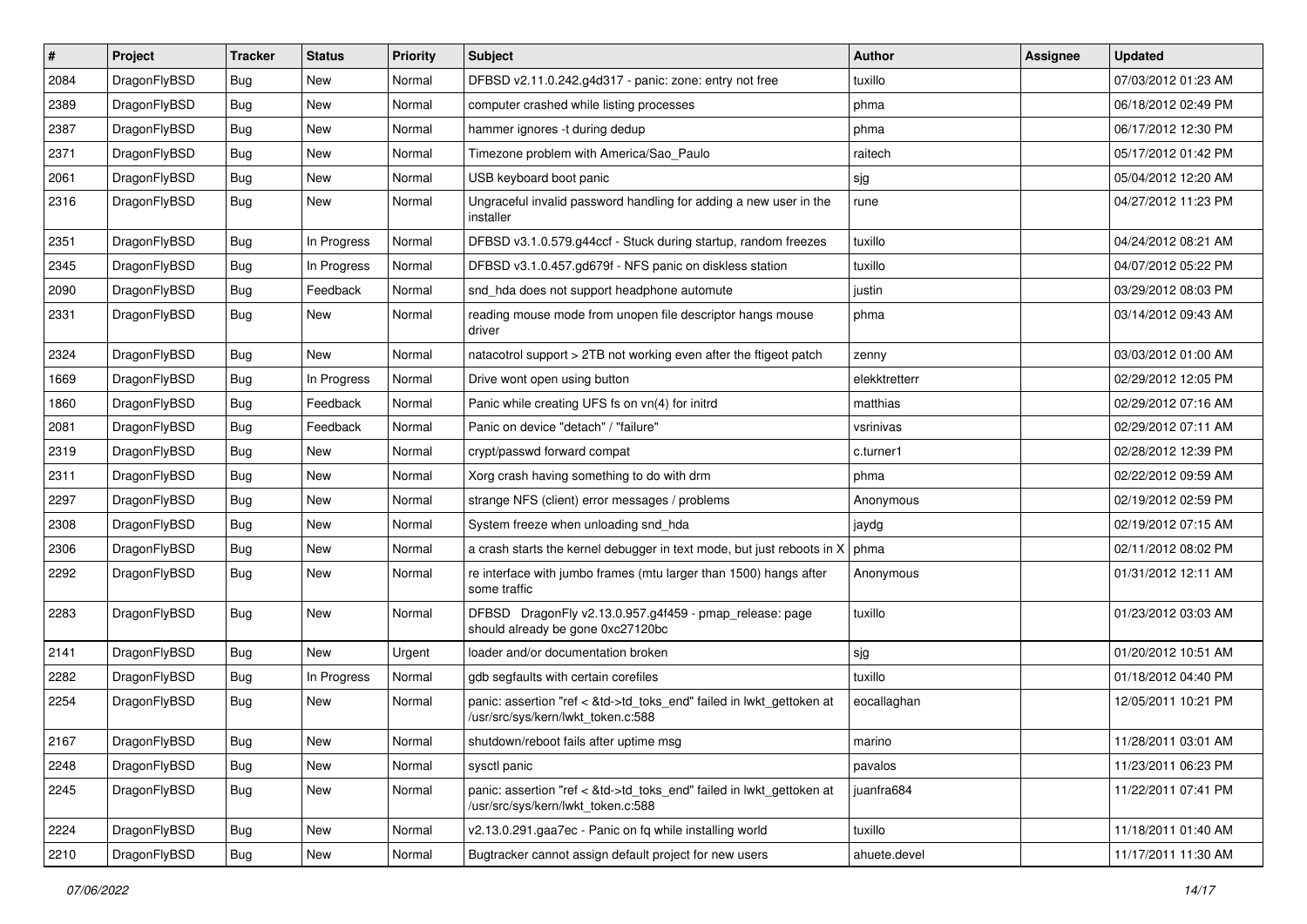| $\vert$ # | Project      | <b>Tracker</b> | <b>Status</b> | <b>Priority</b> | <b>Subject</b>                                                                             | <b>Author</b> | Assignee | <b>Updated</b>      |
|-----------|--------------|----------------|---------------|-----------------|--------------------------------------------------------------------------------------------|---------------|----------|---------------------|
| 2199      | DragonFlyBSD | <b>Bug</b>     | <b>New</b>    | Normal          | screen segfaults if utmpx isn't present                                                    | pavalos       |          | 11/15/2011 10:52 PM |
| 2098      | DragonFlyBSD | Submit         | New           | Normal          | [PATCH] correct ath man page example<br>(/usr/src/share/man/man4/ath.4)                    | nobody        |          | 11/15/2011 12:27 AM |
| 2171      | DragonFlyBSD | <b>Bug</b>     | New           | Normal          | DFBSD v2.13.0.151.gdc8442 - panic: assertion "(*ptep &<br>(PG_MANAGED PG_V)) == PG_V"      | tuxillo       |          | 11/04/2011 05:06 PM |
| 2045      | DragonFlyBSD | Bug            | New           | Normal          | ral(4): Fatal trap 12: page fault while in kernel mode (two panics)                        | herrgard      |          | 11/03/2011 05:34 PM |
| 2166      | DragonFlyBSD | Bug            | New           | Normal          | DFBSD v2.13.0.109.g05b9d - Strange lockups                                                 | tuxillo       |          | 10/29/2011 11:20 AM |
| 2161      | DragonFlyBSD | Bug            | New           | Normal          | Outdated xorg.conf file gets installed into etc and screws up mouse                        | eocallaghan   |          | 10/27/2011 01:51 PM |
| 2164      | DragonFlyBSD | Bug            | New           | Normal          | panic on reboot from usb.                                                                  | eocallaghan   |          | 10/27/2011 09:29 AM |
| 2158      | DragonFlyBSD | <b>Bug</b>     | New           | Normal          | iwn panics with assertion on boot.                                                         | eocallaghan   |          | 10/24/2011 04:13 PM |
| 2154      | DragonFlyBSD | Bug            | <b>New</b>    | Normal          | vkernel copyout() doesn't return EFAULT on error                                           | vsrinivas     |          | 10/20/2011 03:53 AM |
| 2153      | DragonFlyBSD | <b>Bug</b>     | <b>New</b>    | Normal          | Too many unuseful warnings at boot                                                         | juanfra684    |          | 10/18/2011 10:16 PM |
| 2140      | DragonFlyBSD | Bug            | New           | High            | hammer io delallocate panic with 'duplicate entry' message                                 | ttw           |          | 10/07/2011 12:22 PM |
| 2138      | DragonFlyBSD | <b>Bug</b>     | New           | Normal          | > 100% CPU usage                                                                           | robin.carey1  |          | 09/26/2011 12:20 PM |
| 2129      | DragonFlyBSD | Bug            | <b>New</b>    | Normal          | DFBSD v2.11.0.661.gf9438 i386 - panic: lockmgr thrd_sleep                                  | tuxillo       |          | 09/05/2011 09:49 AM |
| 2124      | DragonFlyBSD | <b>Bug</b>     | <b>New</b>    | Normal          | getty repeating too quickly on port /dev/ttyv0                                             | sgeorge.ml    |          | 09/01/2011 04:28 AM |
| 2125      | DragonFlyBSD | <b>Bug</b>     | New           | Normal          | Weird garbage in dmesg                                                                     | herrgard      |          | 08/30/2011 08:04 PM |
| 2123      | DragonFlyBSD | <b>Bug</b>     | <b>New</b>    | Normal          | hammer is losing files                                                                     | schmir        |          | 08/30/2011 07:56 PM |
| 2115      | DragonFlyBSD | Bug            | New           | Normal          | [msk] system freeze after receive some paquet                                              | bsdsx         |          | 08/22/2011 10:22 AM |
| 2117      | DragonFlyBSD | <b>Bug</b>     | New           | High            | ACPI and/or bce(4) problem with 2.11.0.673.g0d557 on HP DL380<br>G <sub>6</sub>            | pauska        |          | 08/22/2011 10:15 AM |
| 2107      | DragonFlyBSD | <b>Bug</b>     | New           | Normal          | 2.10.1 sata dvd drive issue                                                                | ausppc        |          | 07/31/2011 08:41 PM |
| 2104      | DragonFlyBSD | Bug            | New           | Normal          | network configuration seg. fault on install CD                                             | navratil      |          | 07/26/2011 07:55 AM |
| 2099      | DragonFlyBSD | Bug            | New           | Normal          | page fault panic in vm system                                                              | pavalos       |          | 07/10/2011 08:51 AM |
| 1867      | DragonFlyBSD | Bug            | New           | Normal          | it(4) motherboard and fan problems                                                         | tuxillo       |          | 07/08/2011 10:48 AM |
| 2095      | DragonFlyBSD | <b>Bug</b>     | New           | Low             | Running installer post-install: Unsupported DFUI transport "                               | greenrd       |          | 06/26/2011 09:20 AM |
| 2094      | DragonFlyBSD | Bug            | New           | Normal          | Segfault when gdb printing backtrace from core dump                                        | greenrd       |          | 06/25/2011 04:14 PM |
| 2071      | DragonFlyBSD | <b>Bug</b>     | New           | High            | Panic on assertion: (int)(flg->seq - seq) > 0 in hammer_flusher_flush<br>after inode error | vsrinivas     |          | 06/12/2011 07:59 AM |
| 2085      | DragonFlyBSD | <b>Bug</b>     | <b>New</b>    | Normal          | panic: assertion: (m->flags & PG_MAPPED) == 0 in<br>vm page free tog                       | vsrinivas     |          | 06/10/2011 07:48 AM |
| 2080      | DragonFlyBSD | Bug            | New           | Normal          | panic: lockmgr thrd sleep: called from interrupt, ipi, or hard code<br>section             | rumcic        |          | 05/30/2011 05:06 PM |
| 2082      | DragonFlyBSD | <b>Bug</b>     | New           | Normal          | dfbsd 2.10.1 amd64 - mc port build error with 'bmake bin-install'                          | sun-doctor    |          | 05/25/2011 07:18 PM |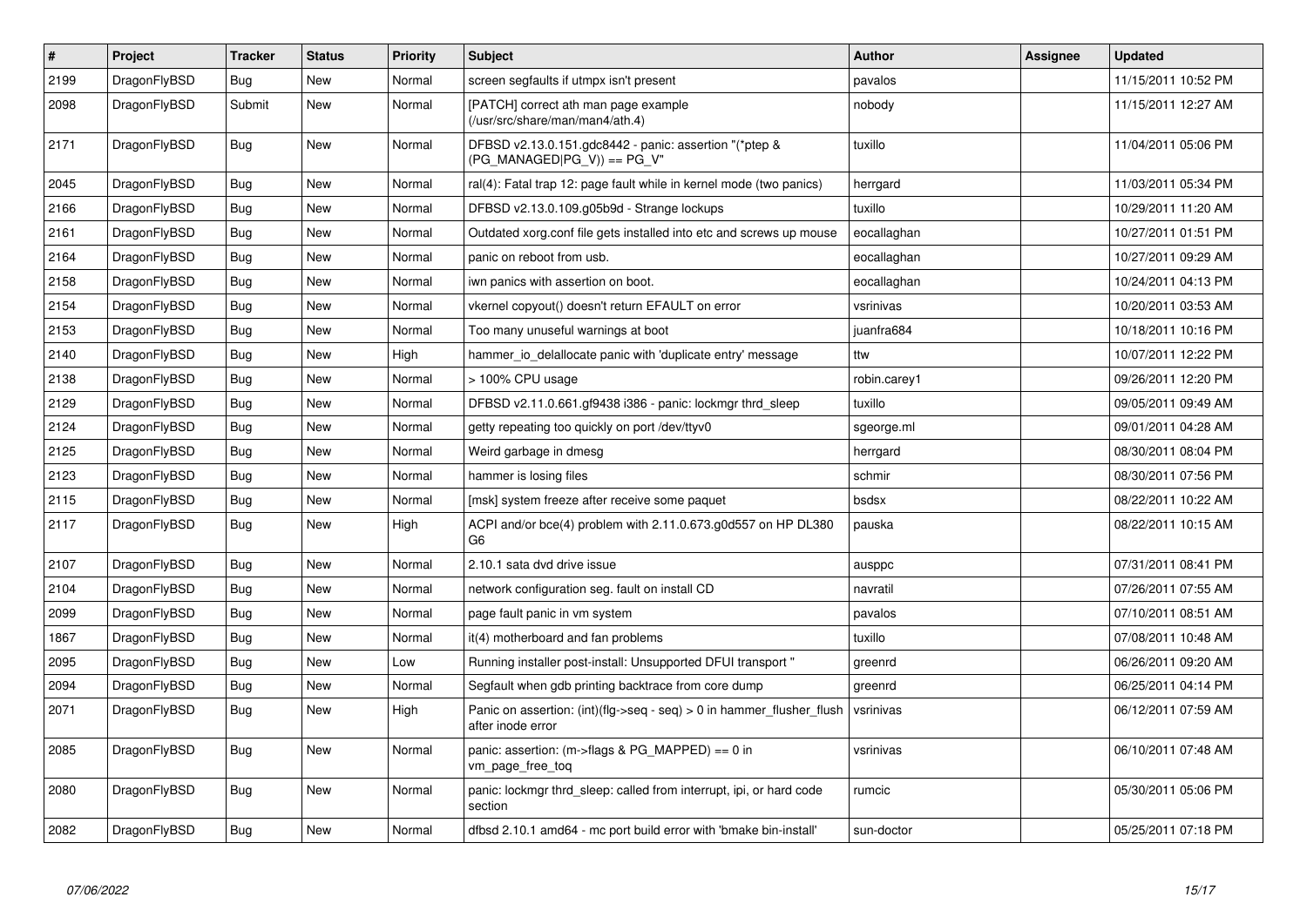| $\vert$ # | Project      | <b>Tracker</b> | <b>Status</b> | <b>Priority</b> | <b>Subject</b>                                                                     | <b>Author</b>      | Assignee | <b>Updated</b>      |
|-----------|--------------|----------------|---------------|-----------------|------------------------------------------------------------------------------------|--------------------|----------|---------------------|
| 2078      | DragonFlyBSD | Bug            | New           | Normal          | DFBSD i386 v2.11.0.201.g3ed2f - Panic during installworld into a<br>vn0 device     | tuxillo            |          | 05/19/2011 07:50 PM |
| 2077      | DragonFlyBSD | <b>Bug</b>     | <b>New</b>    | Normal          | USB devices conflicting                                                            | srussell           |          | 05/17/2011 05:12 PM |
| 2072      | DragonFlyBSD | Bug            | <b>New</b>    | Normal          | Fatal trap 12: stopped at lwkt_send_ipiq3                                          | rumcic             |          | 05/17/2011 04:12 AM |
| 2075      | DragonFlyBSD | Bug            | <b>New</b>    | Normal          | pflogd on x86 64                                                                   | fanch              |          | 05/16/2011 04:04 PM |
| 1874      | DragonFlyBSD | <b>Bug</b>     | <b>New</b>    | Normal          | mpd listening on all IPs, accepting only on one                                    | rumcic             |          | 05/08/2011 01:01 PM |
| 2052      | DragonFlyBSD | Bug            | <b>New</b>    | Normal          | Kernel panic: CPU APIC ID out of range                                             | Anonymous          |          | 05/02/2011 11:06 AM |
| 2055      | DragonFlyBSD | Bug            | New           | Normal          | $\operatorname{csh}$ + IPV6 + bridge => connection freezes                         | steve              |          | 04/24/2011 07:13 PM |
| 2051      | DragonFlyBSD | Bug            | <b>New</b>    | Normal          | No ipv6 lan route entry created on 2.10                                            | ftigeot            |          | 04/21/2011 10:37 AM |
| 2048      | DragonFlyBSD | <b>Bug</b>     | <b>New</b>    | Normal          | panic: ffs sync: rofs mod                                                          | pavalos            |          | 04/12/2011 05:45 AM |
| 1984      | DragonFlyBSD | Bug            | New           | Normal          | hammer mount fails after crash - HAMMER: FIFO record bad head<br>signature         | thomas.nikolajsen  |          | 03/08/2011 06:57 PM |
| 2004      | DragonFlyBSD | <b>Bug</b>     | New           | Normal          | LWKT_WAIT_IPIQ panic                                                               | steve              |          | 03/08/2011 05:46 PM |
| 2008      | DragonFlyBSD | <b>Bug</b>     | <b>New</b>    | Normal          | lwkt_setcpu_remote: td->td_flags 00800621 console flood                            | pavalos            |          | 03/06/2011 09:37 PM |
| 2020      | DragonFlyBSD | <b>Bug</b>     | <b>New</b>    | Low             | Port brcm80211 driver from Linux to DragonFly BSD                                  | studer             |          | 03/05/2011 10:54 PM |
| 1990      | DragonFlyBSD | Bug            | <b>New</b>    | Normal          | /mnt too large to mount                                                            | peur.neu           |          | 02/16/2011 11:24 PM |
| 1873      | DragonFlyBSD | Bug            | <b>New</b>    | Normal          | Panic upon usb mouse detach and reattaching                                        | rumcic             |          | 02/01/2011 09:53 AM |
| 1949      | DragonFlyBSD | <b>Bug</b>     | <b>New</b>    | Normal          | iwn panic                                                                          | pavalos            |          | 01/30/2011 03:21 AM |
| 1961      | DragonFlyBSD | Bug            | New           | Normal          | Can't create dump from DDB                                                         | shamaz             |          | 01/29/2011 09:02 PM |
| 1884      | DragonFlyBSD | Bug            | <b>New</b>    | Normal          | System completely freezes while listening music (devbuf: malloc<br>limit exceeded) | shamaz             |          | 01/24/2011 05:00 PM |
| 1959      | DragonFlyBSD | <b>Bug</b>     | <b>New</b>    | Normal          | DFBSD v2.9.1.422.gc98f2 - Panic during boot - IPv6 and PF                          | tuxillo            |          | 01/13/2011 03:37 AM |
| 1951      | DragonFlyBSD | Bug            | <b>New</b>    | Normal          | dma_timeouts at phyaddr on a good hdd                                              | peur.neu           |          | 01/04/2011 07:12 AM |
| 1944      | DragonFlyBSD | Bug            | New           | Normal          | panic: backing object 0xdea7b258 was somehow re-referenced<br>during collapse!     | sepherosa          |          | 12/27/2010 02:06 AM |
| 1943      | DragonFlyBSD | Bug            | New           | Normal          | hammer assertion panic                                                             | peter              |          | 12/27/2010 12:45 AM |
| 1941      | DragonFlyBSD | <b>Bug</b>     | <b>New</b>    | Normal          | wlan config crash                                                                  | abandon.every.hope |          | 12/24/2010 07:54 PM |
| 599       | DragonFlyBSD | Bug            | <b>New</b>    | Urgent          | 1.9.0 reproducable panic                                                           | pavalos            |          | 12/22/2010 01:08 AM |
| 1939      | DragonFlyBSD | Bug            | New           | Normal          | Panic on nightly build and stress test box                                         | lentferj           |          | 12/18/2010 08:41 AM |
| 1935      | DragonFlyBSD | <b>Bug</b>     | <b>New</b>    | Normal          | mouse does not work after switching between x and console                          | shamaz             |          | 12/13/2010 10:06 AM |
| 1463      | DragonFlyBSD | Bug            | New           | Normal          | Mountroot before drives are initialized                                            | elekktretterr      |          | 12/07/2010 01:30 PM |
| 1923      | DragonFlyBSD | <b>Bug</b>     | <b>New</b>    | Normal          | Abysmal NFS performance with IPv6                                                  | ftigeot            |          | 12/05/2010 09:34 PM |